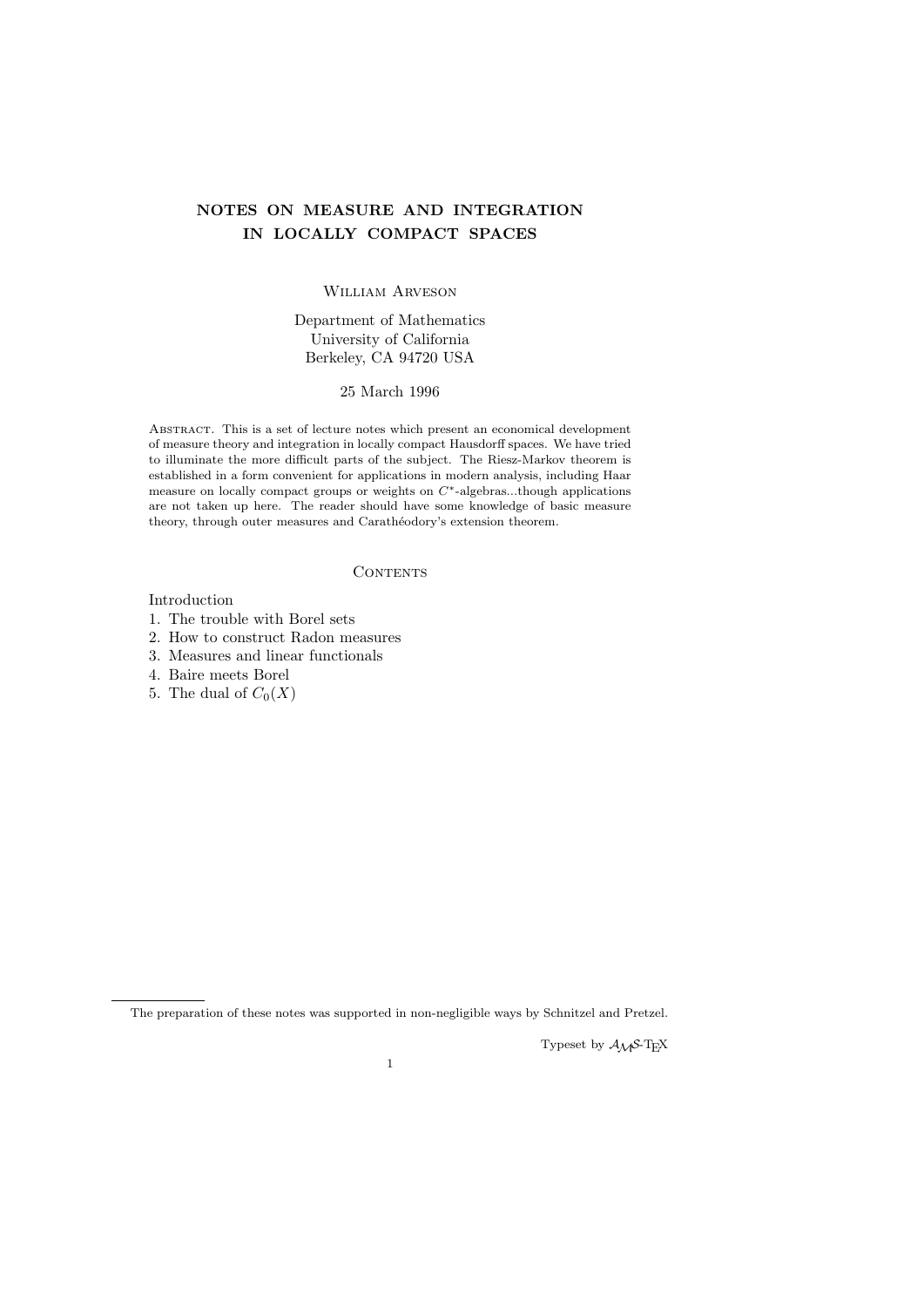#### **INTRODUCTION**

At Berkeley the material of the title is taught in Mathematics 202B, and that discussion normally culminates in some form of the Riesz-Markov theorem. The proof of the latter can be fairly straightforward or fairly difficult, depending on the generality in which it is formulated. One can eliminate the most serious difficulties by limiting the discussion to spaces which are compact or  $\sigma$ -compact, but then one must still deal with differences between Baire sets and Borel sets; one can eliminate all of the difficulty by limiting the discussion to second countable spaces. I have taken both shortcuts myself, but have not been satisfied with the result.

These notes present an approach to the general theory of integration on locally compact spaces that is based on Radon measures. My own experience in presenting alternate approaches has convinced me that Radon measures are the most sensible way to reduce the arbitrariness and the bother involved with doing measure theory in these spaces. We prove the Riesz-Markov theorem in general, in a form appropriate for constructing Haar measure on locally compact groups or for dealing with weights on commutative  $C^*$ -algebras.

If I have neglected to mention significant references in the bibliography it is partly because these lecture notes have been dashed off in haste. I apologize to any of my colleagues who may have been abused or offended, in that order.

Finally, I want to thank Cal Moore for pointing out an error in the proof of Proposition 2.1 (the present version has been fixed) and Bob Solovay for supplying the idea behind the example preceding Proposition 1.2.

### 1. THE TROUBLE WITH BOREL SETS

Throughout these notes, X will denote a locally compact Hausdorff space. A Borel set is a subset of X belonging to the  $\sigma$ -algebra generated by the closed sets of X. A Baire set is an element belonging to the  $\sigma$ -algebra generated by the compact  $G_{\delta}$ s...that is, compact sets K having the form

$$
K=U_1\cap U_2\cap\dots,
$$

where  $U_1, U_2, \ldots$  is a sequence of open sets in X. We will write  $\mathcal{B}$  (resp.  $\mathcal{B}_0$ ) for the  $\sigma$ -algebra of all Borel (resp. Baire) sets.

If the topology of X has a countable base then  $\mathcal{B} = \mathcal{B}_0$ . It is a good exercise to prove that assertion. In general, however, there is a difference between these two  $\sigma$ -algebras, even when X is compact. At the same time, each of them is more or less inevitable:  $\beta$  is associated with the topology of X and  $\beta_0$  is associated with the space  $C_0(X)$  of continuous real-valued functions on X which vanish at  $\infty$  (see Proposition 4.1). In these notes we deal mainly with Borel sets and Borel measures. The corresponding results for Baire sets and Baire measures are treated in §4.

The point we want to make is that the trouble with measure and integration in locally compact spaces has little to do with the fact that  $\beta$  and  $\beta_0$  are different, and a lot to do with the fact that X can be very large...i.e., very non-compact. And one needs the result in general if one wishes to discuss Haar measure on locally compact groups (even commutative ones), or weights on  $C^*$ -algebras (especially commutative ones).

In these notes I have taken the approach that I have come to prefer, in which measure means Radon measure. I have attempted to cast light on the pitfalls that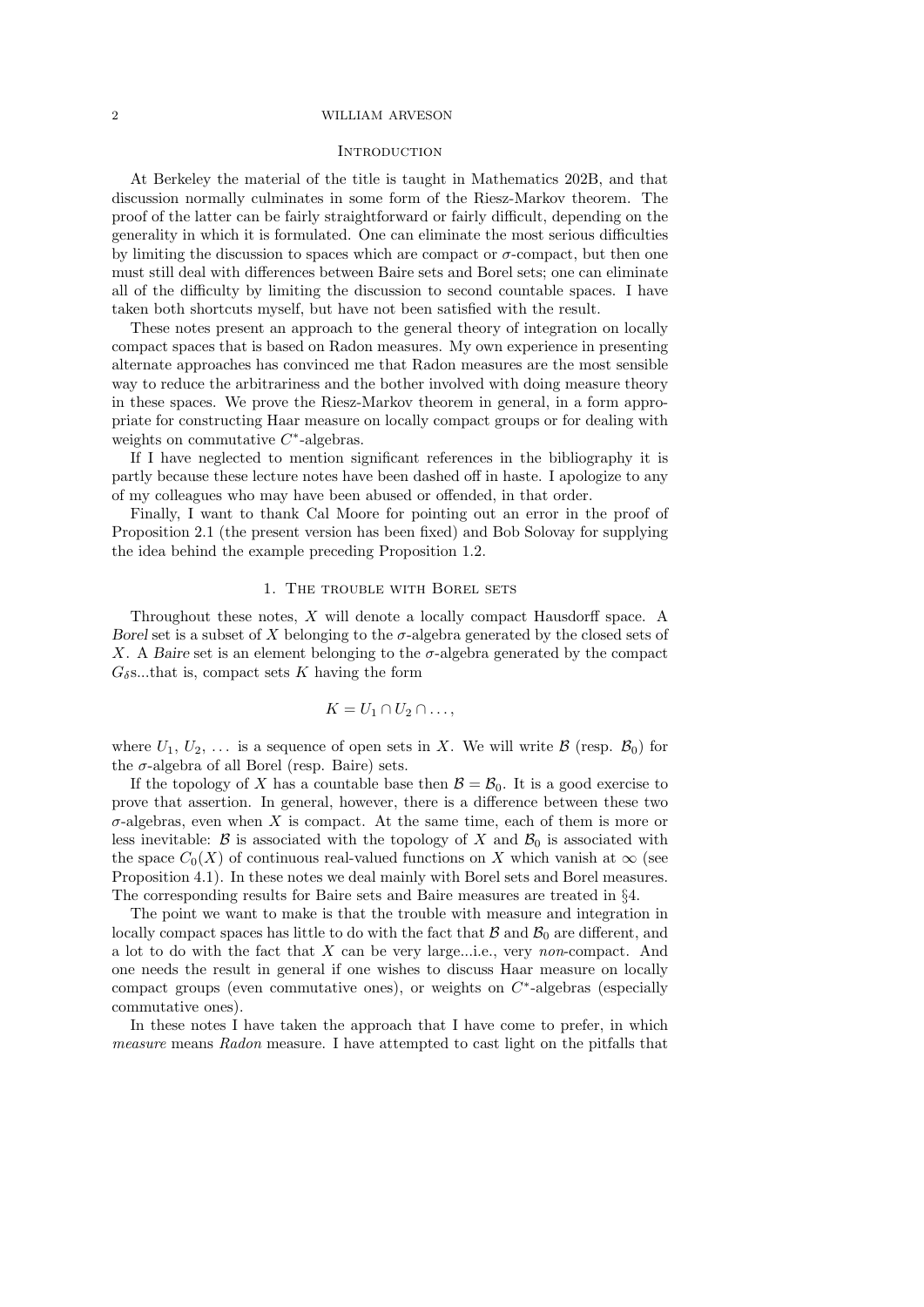can occur, to avoid verbosity in the mathematics, and especially I have tried to avoid the pitfalls I have stumbled through in the past.

A Radon measure is a positive Borel measure

$$
\mu: \mathcal{B} \to [0, +\infty]
$$

which is finite on compact sets and is *inner regular* in the sense that for every Borel set  $E$  we have

$$
\mu(E) = \sup \{ \mu(K) : K \subseteq E, K \in \mathcal{K} \}
$$

 $K$  denoting the family of all compact sets. There is a corresponding notion of outer regularity: a Borel measure  $\mu$  is *outer regular* on a family  $\mathcal F$  of Borel sets if for every  $E \in \mathcal{F}$  we have

$$
\mu(E) = \inf \{ \mu(O) : O \supseteq E, O \in \mathcal{O} \},
$$

 $O$  denoting the family of all open sets. The following result implies that when  $X$ is compact (or even  $\sigma$ -compact) one has the best of it, in that inner and outer regularity are equivalent properties. A set is called bounded if it is contained in some compact set, and  $\sigma$ -bounded if it is contained in a countable union of compact sets. Every σ-bounded Borel set can obviously be written as a countable union of bounded Borel sets.

**Proposition 1.1.** Let  $\mu$  be a Borel measure which is finite on compact sets. Then the following are equivalent.

- (1)  $\mu$  is outer regular on  $\sigma$ -bounded sets.
- (2)  $\mu$  is inner regular on  $\sigma$ -bounded sets.

proof. (1)  $\implies$  (2) Suppose first that E is a bounded Borel set, say  $E \subseteq L$  where L is compact, and fix  $\epsilon > 0$ . We have to show that there is a compact set  $K \subseteq E$ with  $\mu(K) \geq \mu(E) - \epsilon$ . But since the relative complement  $L \setminus E$  is bounded, we see by outer regularity that there is an open set  $O \supseteq L \setminus E$  such that

$$
\mu(O) \le \mu(L \setminus E) + \epsilon.
$$

It follows that  $K = L \setminus O = L \cap O^c$  is a compact subset of E satisfying

$$
\mu(K)=\mu(L)-\mu(L\cap O)\geq \mu(L)-\mu(O)\geq \mu(L)-\mu(L\setminus E)-\epsilon=\mu(E)-\epsilon,
$$

as required.

More generally, suppose that

$$
E=E_1\cup E_2\cup\ldots
$$

is a countable union of bounded Borel sets  $E_n$ . Without loss of generality, we may assume that the sets  $E_n$  are disjoint. If some  $E_n$  has infinite measure, then by the preceding paragraph we have

$$
\sup\{\mu(K): K \subseteq E_n, K \in \mathcal{K}\} = \mu(E_n) = +\infty.
$$

Hence

$$
\sup\{\mu(K): K \subseteq E, K \in \mathcal{K}\} = \mu(E) = +\infty,
$$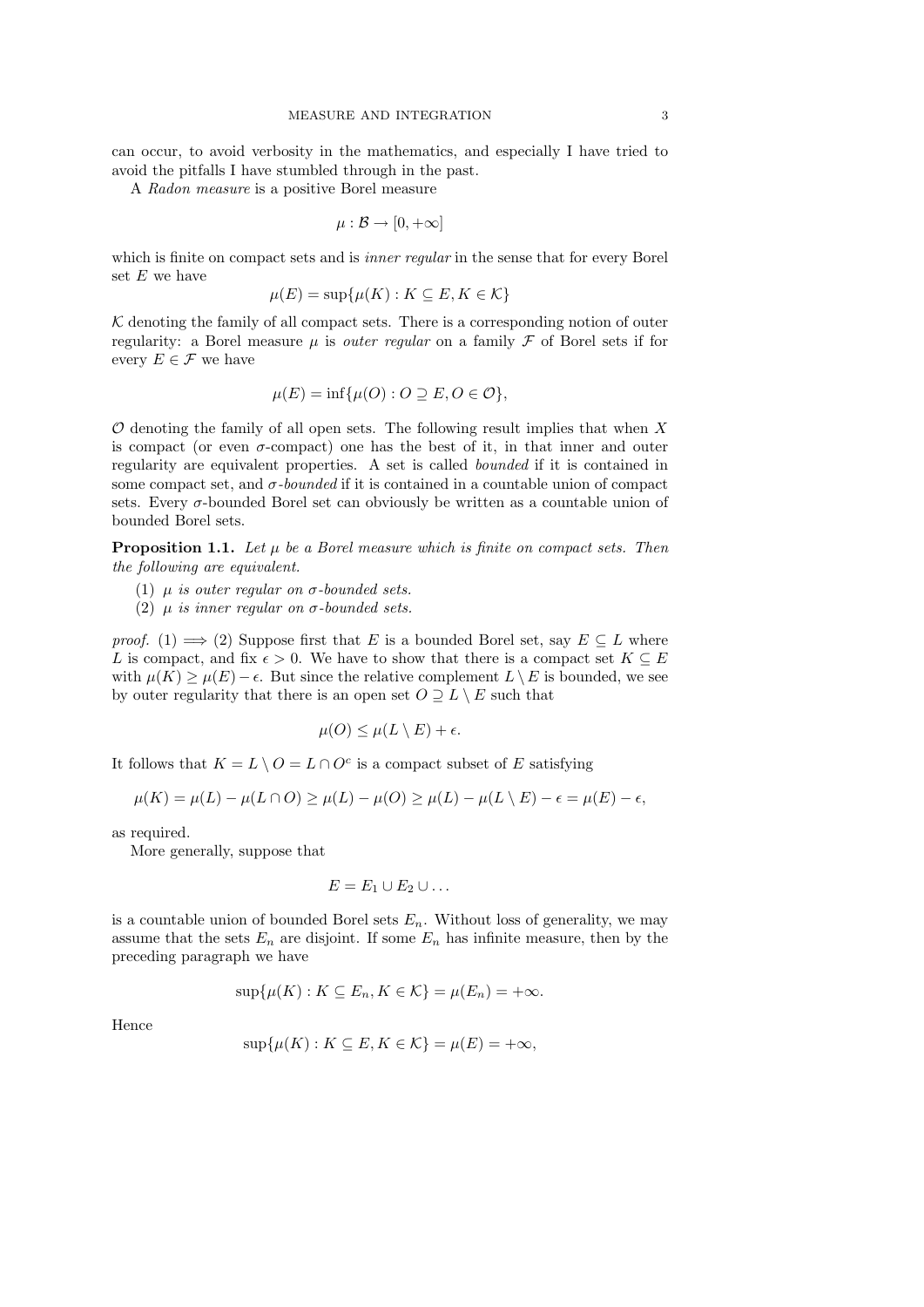and we are done. If, on the other hand,  $\mu(E_n) < \infty$  for every n, then fixing  $\epsilon > 0$ we may find a sequence of compact sets  $K_n \subseteq E_n$  with

$$
\mu(E_n) \le \mu(K_n) + \epsilon/2^n.
$$

Putting  $L_n = K_1 \cup K_2 \cup \cdots \cup K_n$ , it is clear that  $L_n$  is a compact subset of E for which

$$
\mu(L_n) = \sum_{k=1}^n \mu(K_k) \ge \sum_{k=1}^n (\mu(E_k) - \epsilon/2^k) \ge \sum_{k=1}^n \mu(E_k) - \epsilon.
$$

Taking the supremum over all  $n$  we obtain

$$
\sup \mu(L_n) \ge \mu(E) - \epsilon,
$$

from which inner regularity follows.

 $(2) \implies (1)$  Suppose first that E is a bounded Borel set. Then the closure  $\overline{E}$  of  $E$  is compact, and a simple covering argument implies that there is a *bounded* open set U such that  $\overline{E} \subseteq U$ . Set  $L = \overline{U}$ , and fix  $\epsilon > 0$ . Then  $L \setminus E$  is a bounded Borel set, hence by inner regularity there is a compact set  $K \subseteq L \setminus E$  with

$$
\mu(K) \ge \mu(L \setminus E) - \epsilon.
$$

Put  $V = U \setminus K = U \cap K^c$ . *V* is a bounded open set which contains *E*, and we have

$$
\mu(V) = \mu(U \cap K^c) \le \mu(L \cap K^c) = \mu(L) - \mu(K) \le \mu(L) - (\mu(L \setminus E) - \epsilon) = \mu(E) - \epsilon.
$$

Since  $\epsilon$  is arbitrary, this shows that  $\mu$  is outer regular on bounded sets.

In general, suppose  $E = \bigcup_n E_n$ , where each  $E_n$  is a bounded Borel set. Again, we may assume that the sets  $E_n$  are mutually disjoint. Since the assertion 1.1 (1) is trivial when  $\mu(E) = +\infty$  we may assume  $\mu(E) < +\infty$ , and hence  $\mu(E_n) < +\infty$ for every *n*. Fix  $\epsilon > 0$ . By the preceding paragraph we may find a sequence of open sets  $O_n \supseteq E_n$  such that

$$
\mu(O_n) \le \mu(E_n) + \epsilon/2^n.
$$

Then E is contained in the union  $O = \bigcup_n O_n$ , and we have

$$
\mu(O) \le \sum_{n} \mu(O_n) \le \sum_{n} \mu(E_n) + \epsilon = \mu(E) + \epsilon
$$

as required.  $\square$ 

We emphasize that inner and outer regularity are not equivalent properties when X fails to be  $\sigma$ -compact. In order to discuss this phenomenon, we consider the family  $\mathcal R$  of all  $\sigma$ -bounded Borel sets. Notice that  $\mathcal R$  contains X if and only if X is σ-compact; and in that case we have R = B. But if X is not σ-compact then R is not a σ-algebra but merely a σ-ring of subsets of X.

More explicitly, a  $\sigma$ -ring is a nonvoid family S of subsets of X satisfying the conditions

$$
E, F \in \mathcal{S} \implies E \setminus F \in \mathcal{S}
$$
  

$$
E_1, E_2, \dots \in \mathcal{S} \implies \cup_n E_n \in \mathcal{S}.
$$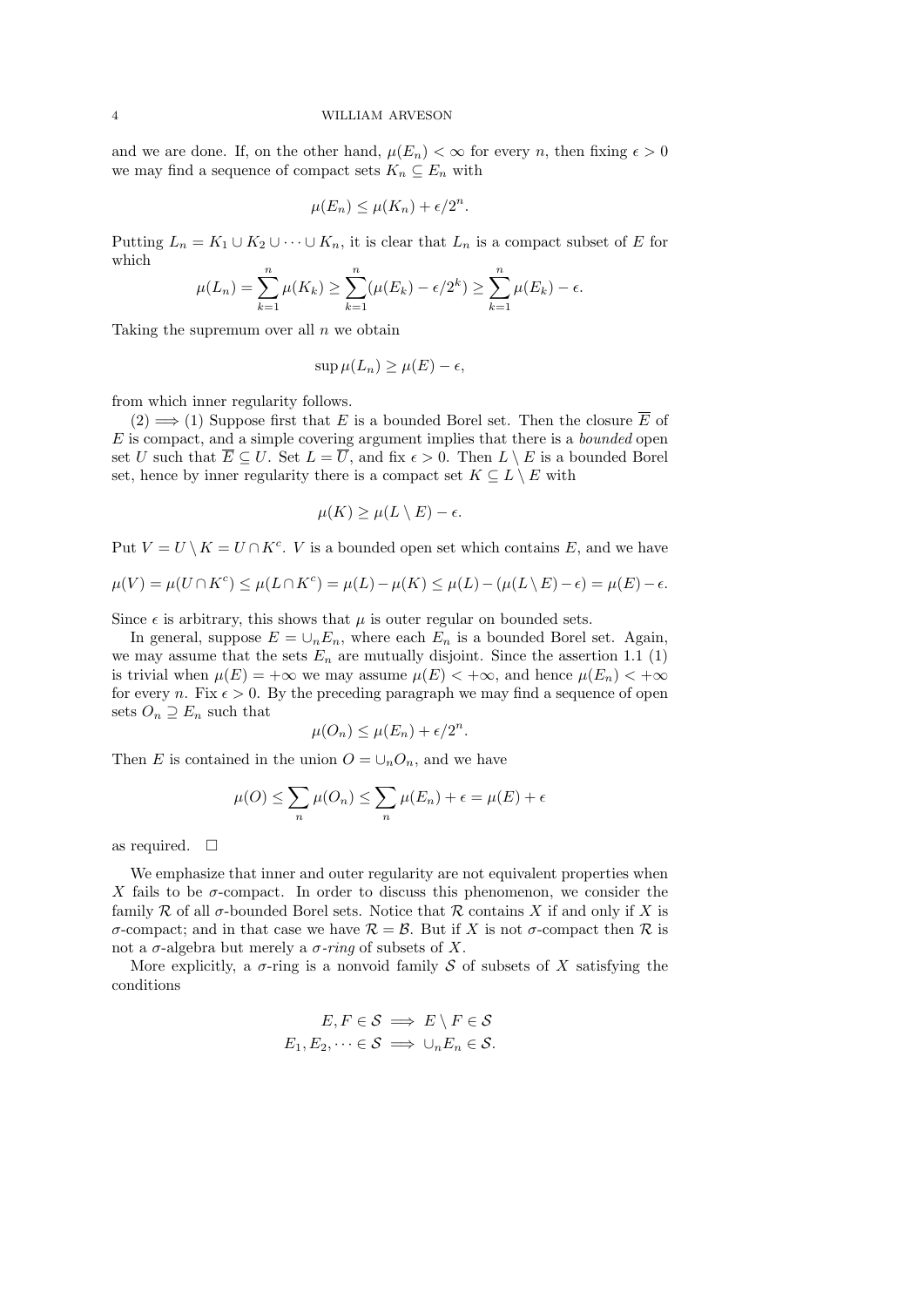There is a theory of measures defined on  $\sigma$ -rings that is parallel to and generalizes the theory of measures defined on  $\sigma$ -algebras. The ' $\sigma$ -ring' approach to Baire measures was emphasized and popularized by Paul Halmos [1], who co-invented the name itself.

Remarks. We are now able to make some concrete observations about the degree of arbitrariness that accompanies measure theory in humongous spaces. Assume  $X$ is not  $\sigma$ -compact, let R be the  $\sigma$ -ring of all  $\sigma$ -bounded Borel sets and let R' denote the set of all complements of sets in R,

$$
\mathcal{R}' = \{ E^c : E \in \mathcal{R} \}.
$$

Then  $\mathcal{R} \cap \mathcal{R}' = \emptyset$  and  $\mathcal{R} \cup \mathcal{R}'$  is the  $\sigma$ -algebra generated by  $\mathcal{R}$ . This is a  $\sigma$ -algebra of Borel sets, but it is not  $\beta$  since it does not necessarily contain open sets or closed sets. In any event, we have a convenient partition of this  $\sigma$ -algebra into Borel sets which are either  $\sigma$ -bounded or co- $\sigma$ -bounded.

It is natural to ask if a "reasonable" measure that is initially defined on  $\mathcal R$  can be extended uniquely to a measure on the  $\sigma$ -algebra generated by  $\mathcal{R}$ . The answer is no. Indeed [2, Exercise 9, pp. 258-59] shows that a measure on  $\mathcal R$  always has an extension but that extensions are not unique. Actually, there is a one-parameter family of extensions of any "reasonable" measure on  $R$ . There is a smallest one (the "inner regular" extension) and a largest one (the "outer regular" extension), and there is an arbitrary positive constant involved with each of the others.

A bad apple. Big locally compact spaces can be pathological in subtle ways. For example, let S be an uncountable discrete space, let  $\mathbb R$  be the Euclidean real line, and let

$$
X=S\times \mathbb{R}.
$$

X is a locally compact Hausdorff space, being the cartesian product of two such. For every subset  $E \subseteq X$  and every  $s \in S$ , let  $E_s \subseteq \mathbb{R}$  be the section of E defined by

$$
E_s = \{ x \in \mathbb{R} : (s, x) \in E \}.
$$

It is easy to show that that E is open iff every section  $E_s$  is an open set in R. Similarly,  $E$  is compact iff all but a finite number of sections of  $E$  are empty and all the remaining sections are compact subsets of R.

It would seem reasonable to guess that if a set  $E \subseteq X$  is "locally Borel" in the sense that its intersection with every compact set is a Borel set, then it must be a Borel set (many of us have been so fooled: see [2, Lemma 9, p. 334]). That guess is wrong, as the following example shows. Since a complete discussion of the example would require more information about the Baire hierarchy than we have at hand, we merely give enough details for a persistent reader to complete the argument.

We may as well take  $S$  to be the set of all countable ordinals. It follows from the above remarks that  $E \cap K$  is a Borel set for every compact set K iff every section of E is a Borel set in R. Here is an example of a non-Borel set  $E \subseteq X$  having the latter property. For every countable ordinal  $\omega \in S$ , let  $E_{\omega}$  be a Borel set in R which belongs to the  $\omega^{\text{th}}$  Baire class but to no properly smaller Baire class. Define

$$
E = \{(\omega, x) \in S \times \mathbb{R} : x \in E_{\omega}\}.
$$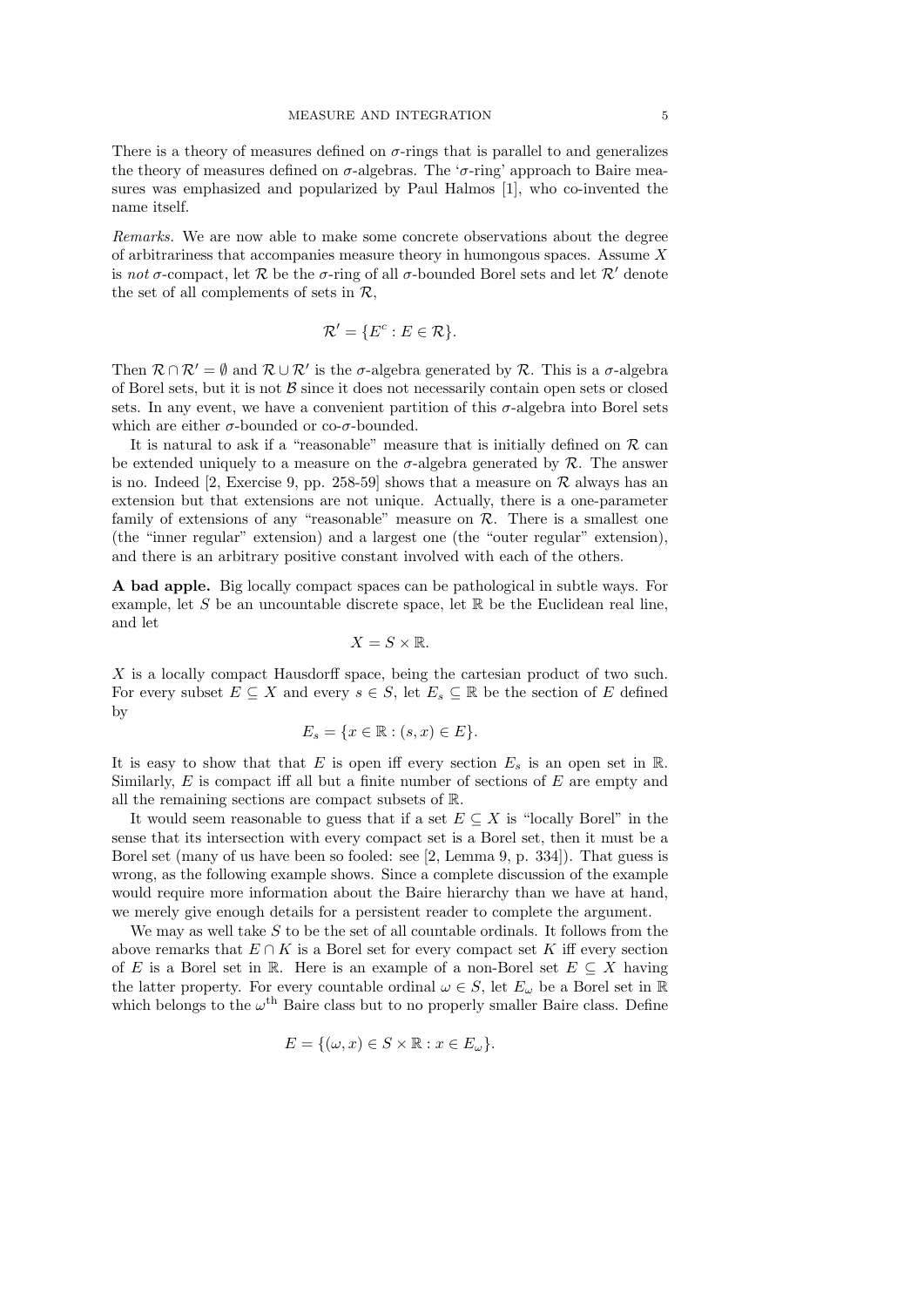Clearly every section of E is a Borel set. To see that E is not a Borel set, suppose that it did belong to the  $\sigma$ -algebra  $\beta$  generated by the family  $\mathcal O$  of all open sets of X. Then E would have to belong to some Baire class over  $\mathcal{O}$ , say to the  $\omega_0^{\text{th}}$  Baire class. It is easy to see that this implies that every section  $E_{\lambda}$  must belong to the  $\omega_0^{\text{th}}$  Baire class in the real line, contradicting our construction of the sections of E.

Finally, we point out that finite Radon measures behave as well as possible, even when the underlying space is huge:

Proposition 1.2. Every finite Radon measure is both inner and outer regular.

sketch of proof. Outer regularity of the measure on any Borel set follows from the inner regularity of the measure on the complement of the set, because the measure of any set is finite.

#### 2. How to construct Radon measures

In this section we show how Radon measures can be constructed from certain simpler entities defined on the family  $\mathcal O$  of all open subsets of X. Let

$$
m: \mathcal{O} \to [0, +\infty]
$$

be a function having the following properties

(A) 
$$
\overline{U} \in \mathcal{K} \implies m(U) < +\infty
$$

(B) 
$$
U \subseteq V \implies m(U) \le m(V)
$$

(C) 
$$
U_1, U_2, \dots \in \mathcal{U} \implies m(\cup_n U_n) \leq \sum_n m(U_n),
$$

(D) 
$$
U \cap V = \emptyset \implies m(U \cup V) = m(U) + m(V)
$$

(E) 
$$
m(U) = \sup \{ m(V) : V \in \mathcal{O}, \overline{V} \subseteq U, \overline{V} \in \mathcal{K} \}.
$$

Notice that A and D together imply that  $m(\emptyset) = 0$ . If we *start* with a Radon measure  $\mu$  on  $\beta$  and define m to be the restriction of  $\mu$  to  $\mathcal{O}$ , then such an m obviously has properties A through D, and a simple argument establishes E as well. Conversely, we have

Proposition 2.1. Any function m defined on the open sets which has properties A through E can be extended uniquely to a Radon measure defined on all Borel sets.

proof. For uniqueness, let  $\mu$  be a Radon measure which agrees with m on  $\mathcal{O}$ . Since Radon measures are obviously determined by their values on compact sets, it suffices to observe that for every compact set  $K \subseteq X$ , we have

$$
\mu(K) = \inf \{ m(U) : U \supseteq K, U \in \mathcal{O} \}.
$$

Indeed,  $\mu$  is inner regular by definition of Radon measures, and every compact set is obviously a bounded Borel set. Thus the assertion is an immediate consequence of the equivalence of conditions (1) and (2) in proposition 1.1.

Turning now to existence, we consider the set function  $\mu^*$  defined on arbitrary subsets  $A \subseteq X$  by

$$
\mu^*(A) = \inf \{ m(U) : U \supseteq A, U \in \mathcal{O} \}.
$$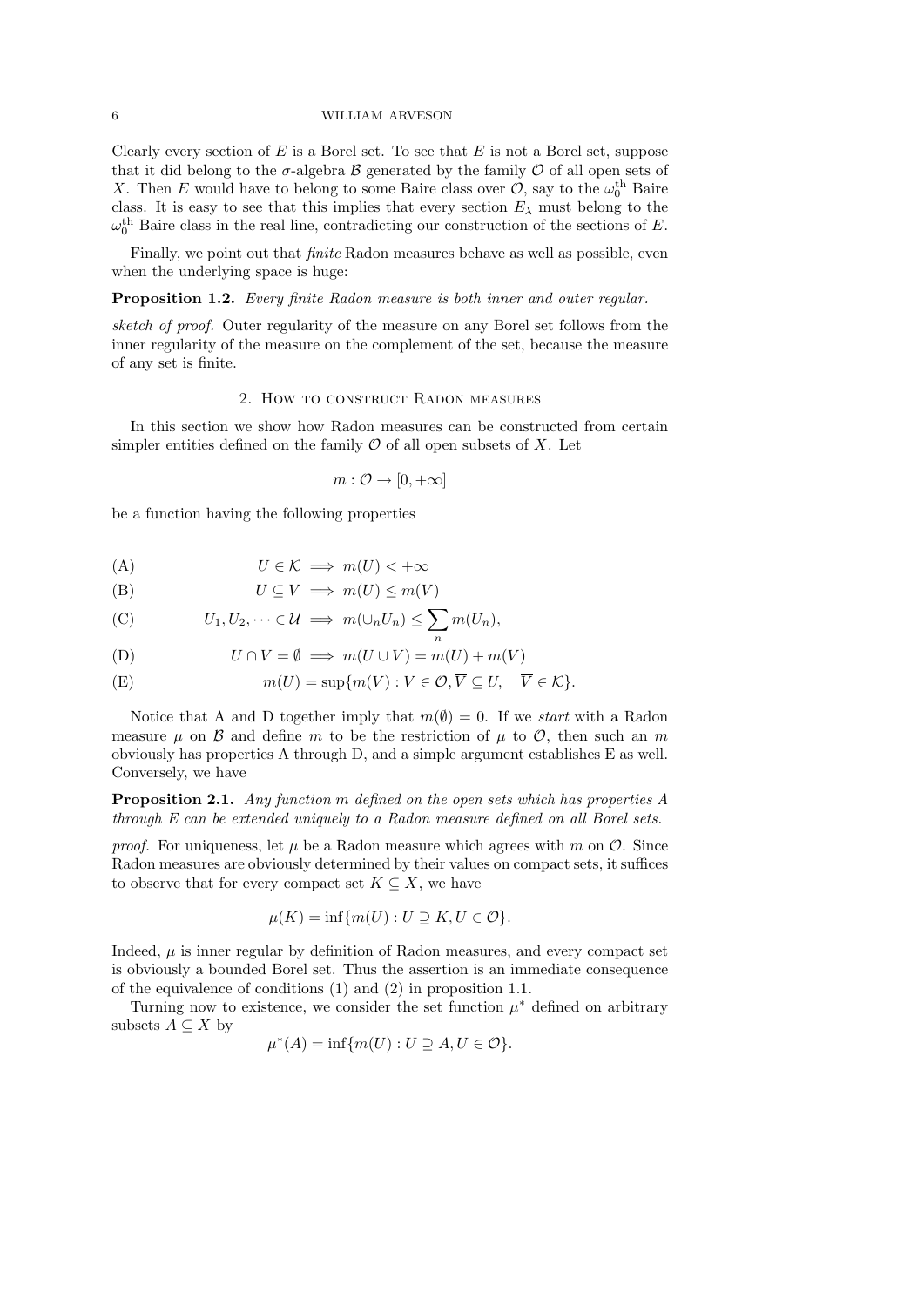We claim first that  $\mu^*$  is an outer measure, that is

$$
\mu^*(\emptyset) = 0
$$
  
\n
$$
A \subseteq B \implies \mu^*(A) \le \mu^*(B)
$$
  
\n
$$
A_1, A_2, \dots \subseteq X \implies \mu^*(\cup_n A_n) \le \sum_n \mu^*(A_n).
$$

The first two properties are obvious. To prove the third, it is clear that we need only consider the case in which  $\mu^*(A_n)$  is finite for every  $n = 1, 2, \ldots$ . In that case, fix  $\epsilon > 0$  and choose open sets  $U_n \supseteq A_n$  with the property that

$$
\mu^*(U_n) \le \mu^*(A_n) + \epsilon/2^n
$$

for every n. Then  $\cup_n U_n$  is an open set containing  $\cup_n A_n$ , hence by property C above,

$$
\mu^*(\cup_n A_n) \le m(\cup_n U_n) \le \sum_n m(U_n) \le \sum_n \mu^*(A_n) + \epsilon,
$$

and the claim follows from the fact that  $\epsilon$  is arbitrary.

It is apparent from the definition of  $\mu^*$  that  $\mu^*(U) = m(U)$  if U is an open set. We claim next that every open set is measurable; that is, for each open set  $O$  we have

(2.2) 
$$
\mu^*(A) = \mu^*(A \cap O) + \mu^*(A \cap O^c),
$$

for every subset  $A \subseteq X$ . To prove 2.2 it suffices to prove the inequality  $\geq$ , since the opposite one follows from the subadditivity of  $\mu^*$ . For that, fix A and O. If  $\mu^*(A) = +\infty$  then there is nothing to prove, so we may assume that  $\mu^*(A)$  (and hence both  $\mu^*(A \cap O)$  and  $\mu^*(A \cap O^c)$  is finite. Fix  $\epsilon > 0$  and choose an open set  $U \supseteq A$  so that

$$
m(U) \le \mu^*(A) + \epsilon.
$$

We will prove that

(2.3) 
$$
m(U) \ge m(U \cap O) + \mu^*(U \cap O^c).
$$

Note that it suffices to prove 2.3, since

$$
\mu^*(A \cap O) + \mu^*(A \cap O^c) \le m(U \cap O) + \mu^*(U \cap O^c) \le m(U) \le \mu^*(A) + \epsilon,
$$

and  $\epsilon$  is arbitrary.

In order to prove 2.3, we use property  $E$  above to find an open set  $V$  whose closure  $\overline{V}$  is a compact subset of  $U \cap O$  and

$$
m(U \cap O) \le m(V) + \epsilon.
$$

Notice that V and  $U \cap \overline{V}^c$  are disjoint open sets which are both contained in U. Thus we have by properties B and D

$$
m(V) + m(U \cap \overline{V}^c) = m(V \cup (U \cap \overline{V}^c)) \le m(U).
$$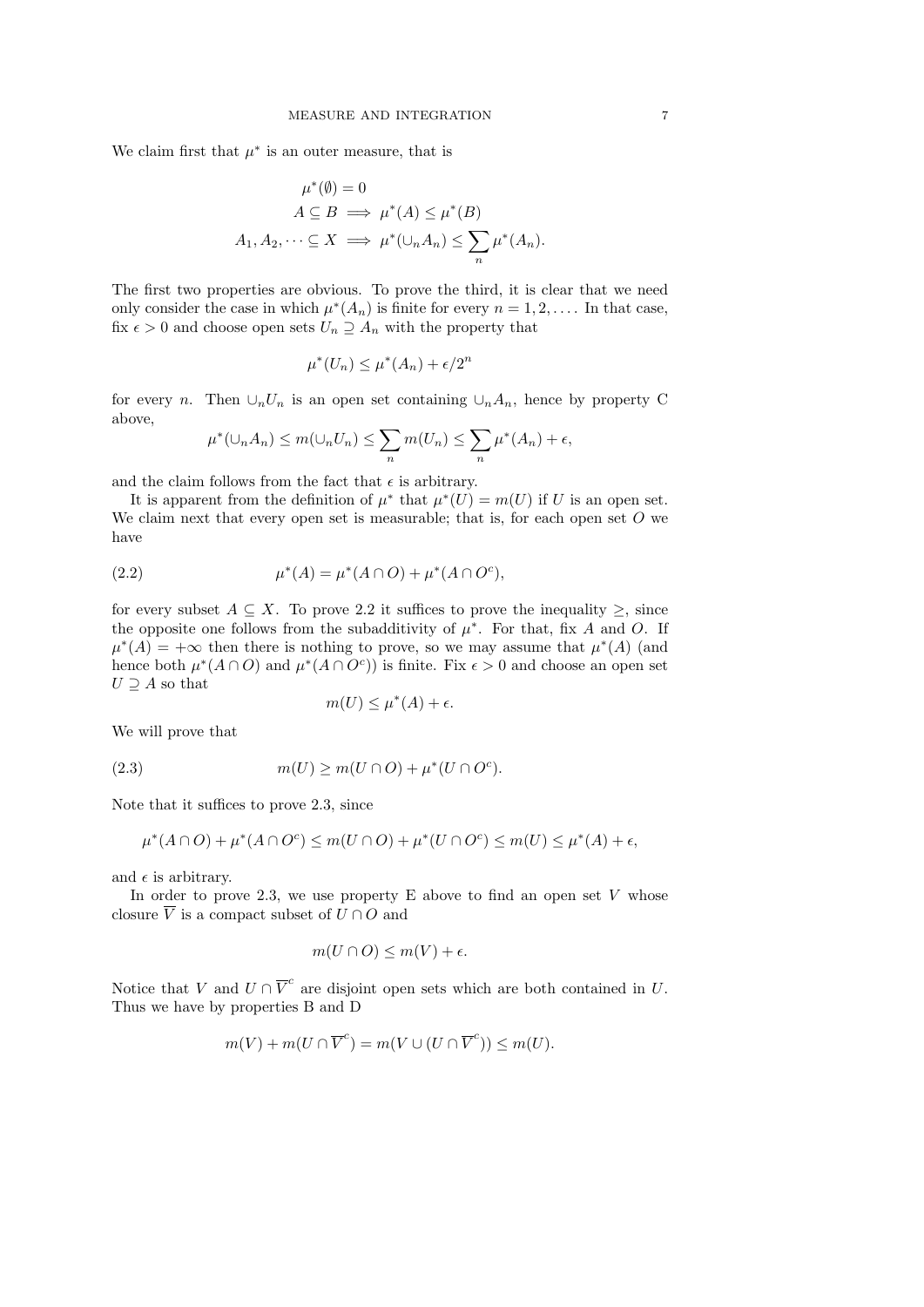Finally, since  $U \cap O^c \subseteq U \cap \overline{V}^c$ ,

$$
m(U \cap O) + \mu^*(U \cap O^c) \le m(V) + \epsilon + \mu^*(U \cap O^c)
$$
  

$$
\le m(V) + m(U \cap \overline{V}^c) + \epsilon \le m(U) + \epsilon,
$$

and 2.3 follows because  $\epsilon$  is arbitrary.

By Carathéodory's extension theorem [2, Chapter 12, §2] the restriction of  $\mu^*$ to the  $\sigma$ -algebra of  $\mu^*$ -measurable sets is a measure; hence the restriction of  $\mu^*$  to the  $\sigma$ -algebra of Borel sets is a measure  $\bar{\mu}$  satisfying  $\bar{\mu}(O) = m(O)$  for every open set  $O$ .

Notice that  $\bar{\mu}$  is finite on bounded sets by property A, and  $\bar{\mu}$  is outer regular by the definition of  $\mu^*$ . So if X is  $\sigma$ -compact, then  $\overline{\mu}$  is already a Radon measure by proposition 1.1.

If X is not  $\sigma$ -compact then  $\overline{\mu}$  is not necessarily a Radon measure, and we must modify it as follows. Let M denote the  $\sigma$ -ring of all  $\sigma$ -bounded Borel sets. We define a new set function  $\mu$  on Borel sets as follows:

$$
\mu(E) = \sup \{ \overline{\mu}(B) : B \in \mathcal{M}, B \subseteq E \}.
$$

It is a fact that  $\mu$  is countably additive. Granting that for a moment, notice that  $\mu$  is a Radon measure. Indeed, Proposition 1.1 implies that  $\overline{\mu}(B) = \mu(B)$  for every  $B \in \mathcal{M}$ , that  $\overline{\mu}$  is inner regular on  $\mathcal{M}$ , and thus by its definition  $\mu$  must be inner regular on all Borel sets. We also have  $\mu(O) = m(O)$  for every open set O. To see that, fix  $O$  and choose an open set  $V$  whose closure is a compact subset of  $O$ . Then we have

$$
m(O) = \overline{\mu}(O) \ge \mu(O) \ge \mu(V).
$$

Since V is a  $\sigma$ -bounded open set we have  $\underline{\mu}(V) = \overline{\mu}(V) = m(V)$ , and hence

$$
m(O) \ge \mu(O) \ge m(V)
$$

for all such V. After taking the sup over V and using property  $(E)$  above, we find that  $m(O) = \mu(O)$ . We may conclude in this case that  $\mu$  is a Radon measure which agrees with m on open sets.

It remains to check that  $\mu$  is countably additive. For that, let  $E_1, E_2, \ldots$  be a sequence of mutually disjoint Borel sets, and let B be a  $\sigma$ -bounded subset of  $\cup_n E_n$ . Set  $B_n = B \cap E_n$ . Then  $B_1, B_2, \ldots$  are mutually disjoint  $\sigma$ -bounded Borel sets, hence

$$
\overline{\mu}(B) = \sum_{n=1}^{\infty} \overline{\mu}(B_n) \le \sum_{n=1}^{\infty} \underline{\mu}(E_n).
$$

By taking the supremum over all such  $B$  we obtain

$$
\underline{\mu}(\cup_n E_n) \leq \sum_{n=1}^{\infty} \underline{\mu}(E_n).
$$

To prove the opposite inequality it suffices to consider the case in which  $\mu(E_n)$  is finite for every n. In this case, for each positive number  $\epsilon$  we can find a  $\sigma$ -bounded Borel set  $B_n\subseteq E_n$  such that

$$
\overline{\mu}(B_n) \ge \mu(E_n) - \epsilon/2^n.
$$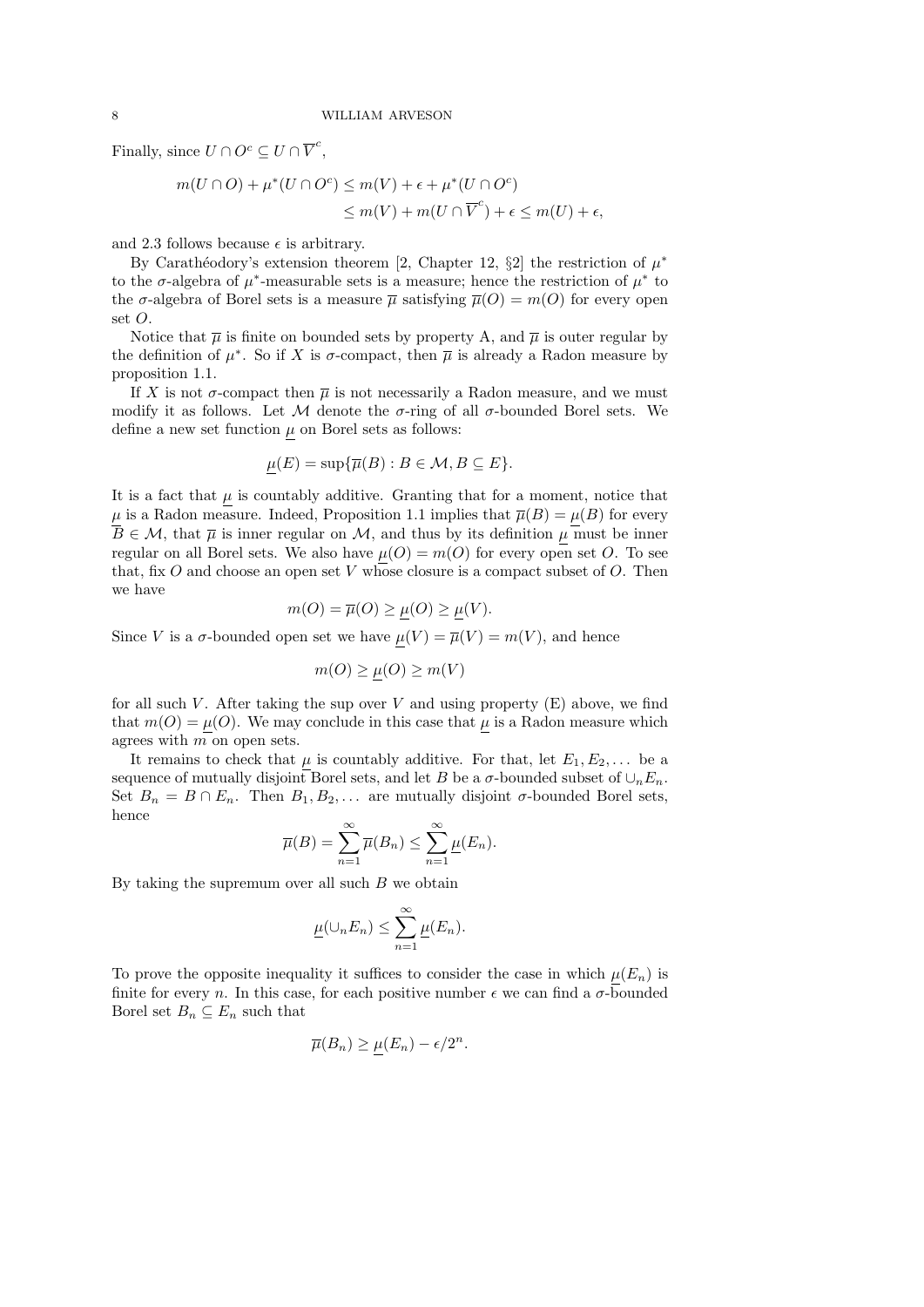By summing on *n* we obtain  $\overline{\mu}(B) \ge \sum_n \mu(E_n) - \epsilon$  where  $B = \cup_n B_n$ . Since B is a σ-bounded subset of ∪nE<sup>n</sup> we find that

$$
\underline{\mu}(\cup_n E_n) \ge \overline{\mu}(B) \ge \sum_{n=1}^{\infty} \underline{\mu}(E_n) - \epsilon,
$$

and the countable additivity of  $\mu$  follows because  $\epsilon$  is arbitrary.  $\Box$ 

Remark. There are other routes to the construction of Borel measures which begin with a set function m defined on the family  $K$  of all *compact* sets. Such entities m are called contents, and are in a sense dual to set functions obeying the properties A–E that we have used. The interested reader is referred to [1, sections 53–54] and [2, chapter 13, section 3].

#### 3. Measures and linear functionals

Let  $C_c(X)$  be the space of all continuous functions  $f: X \to \mathbb{R}$  which have compact support in the sense that the set  $supp(f) = \{x \in X : f(x) \neq 0\}$  is compact.  $\text{supp}(f)$  is called the *support* of the function f.  $C_c(X)$  is an algebra of functions, and is in fact an *ideal* in the algebra  $C(X)$  of all continuous functions  $f: X \to \mathbb{R}$ , in the sense that

$$
f \in C_c(X), \ g \in C(X) \implies fg \in C_c(X).
$$

If X is compact then  $C_c(X) = C(X)$ . If X is not compact, then  $C_c(X)$  is sup-norm dense in the algebra  $C_0(X)$  of all continuous real functions which vanish at  $\infty$ .

The Riesz-Markov theorem gives a useful and concrete description of positive linear functionals

$$
\Lambda:C_c(X)\to\mathbb{R},
$$

that is, linear functionals  $\Lambda$  which are *positive* in the sense that

$$
f \ge 0 \implies \Lambda(f) \ge 0, \qquad f \in C_c(X).
$$

For example, let  $\mu$  be a Radon measure on  $\beta$ . Since compact sets have finite  $\mu$ -measure, it follows that every function in  $C_c(X)$  belongs to  $L^1(X,\mathcal{B},\mu)$  and we can define  $\Lambda: C_c(X) \to \mathbb{R}$  by

(3.1) 
$$
\Lambda(f) = \int_X f d\mu, \qquad f \in C_c(X).
$$

 $\Lambda$  is a positive linear functional on  $C_c(X)$ . The following lemma shows how certain values of the measure  $\mu$  can be recovered directly from  $\Lambda$ .

**Lemma 3.2.** Suppose that  $\mu$  and  $\Lambda$  are related by 3.1. Then for every open set  $U\subseteq X$  we have

$$
\mu(U) = \sup \{ \Lambda(f) : 0 \le f \le 1, f \in C_c(X), supp(f) \subseteq U \}.
$$

*proof.* The inequality  $\geq$  is clear from the fact that if  $0 \leq f \leq 1$  and supp $(f) \subseteq U$ then

$$
\chi_U(x) \ge f(x) \qquad \text{for every } x \in X,
$$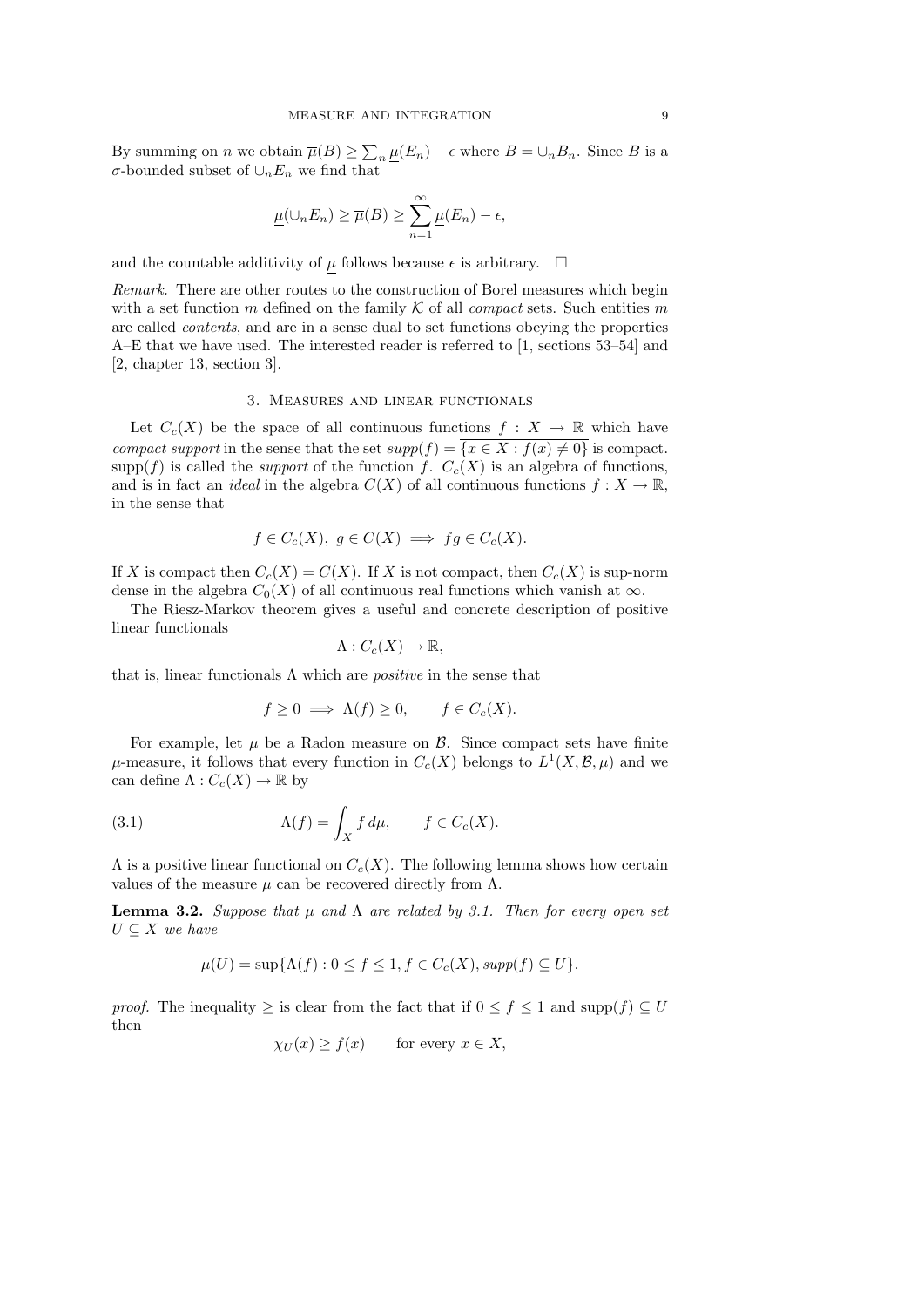and after integrating this inequality we obtain

$$
\mu(U) \ge \int_X f \, d\mu = \Lambda(f).
$$

For the opposite inequality, let  $K$  be an arbitrary compact subset of  $U$ . We may find a bounded open set  $V$  satisfying

$$
K\subseteq V\subseteq\overline{V}\subseteq U.
$$

By Tietze's extension theorem, there is a continuous function f satisfying  $0 \le f \le 1$ ,  $f = 1$  on K, and  $f = 0$  on the complement of V. Thus the support of f is contained in  $\overline{V} \subseteq U$ , and since  $\chi_K \leq f$  we may integrate the latter inequality to obtain

$$
\mu(K) \le \Lambda(f) \le \sup\{\Lambda(f) : 0 \le f \le 1, f \in C_c(X), \operatorname{supp}(f) \subseteq U\}.
$$

The desired inequality follows from inner regularity after taking the sup over K.  $\Box$ 

The following theorem of Riesz and Markov asserts that 3.1 gives the the most general example of a positive linear functional on  $C_c(X)$ .

**Theorem 3.3 (Riesz-Markov).** Let  $\Lambda$  be a positive linear functional on  $C_c(X)$ . Then there is a unique Radon measure  $\mu$  such that

$$
\Lambda(f) = \int_X f \, d\mu, \qquad f \in C_c(X).
$$

Remarks. I should point out that in spite of the fact that this formulation of the Riesz-Markov theorem is the one I happen to prefer, it is not the only reasonable one. See [1],[2] for others. The connection between linear functionals and Baire measures will be described in section 4 below.

proof of Theorem 3.3. The uniqueness of  $\mu$  is a direct consequence of Lemma 3.2 and the results of section 1. Indeed, Lemma 3.2 implies that the values of  $\mu$  on open sets are determined by the linear functional Λ, and by proposition 1.1 the value of  $\mu$  on any compact set K obeys

$$
\mu(K) = \inf \{ \mu(U) : U \supseteq K, U \in \mathcal{O} \}.
$$

Finally, since for an arbitrary Borel set  $E$  we have

$$
\mu(E) = \sup \{ \mu(K) : K \subseteq E, K \in \mathcal{K} \},
$$

it follows that the  $\mu(E)$  is uniquely determined by the linear functional  $\Lambda$ .

For existence, we define a number  $m(U) \in [0, +\infty]$  for every open set U by

$$
m(U) = \sup \{ \Lambda(f) : f \in C_c(X), 0 \le f \le 1, \operatorname{supp}(f) \subseteq U \}.
$$

We will show first that m satisfies the hypostheses  $A-E$  of proposition 2.1, and hence defines a Radon measure  $\mu : \mathcal{B} \to [0, +\infty]$  by way of

$$
\mu(U) = m(U), \qquad U \in \mathcal{O}.
$$

We then show that  $\Lambda$  is truly integration against this Radon measure  $\mu$ . We will require the following result on the existence of partitions of unity.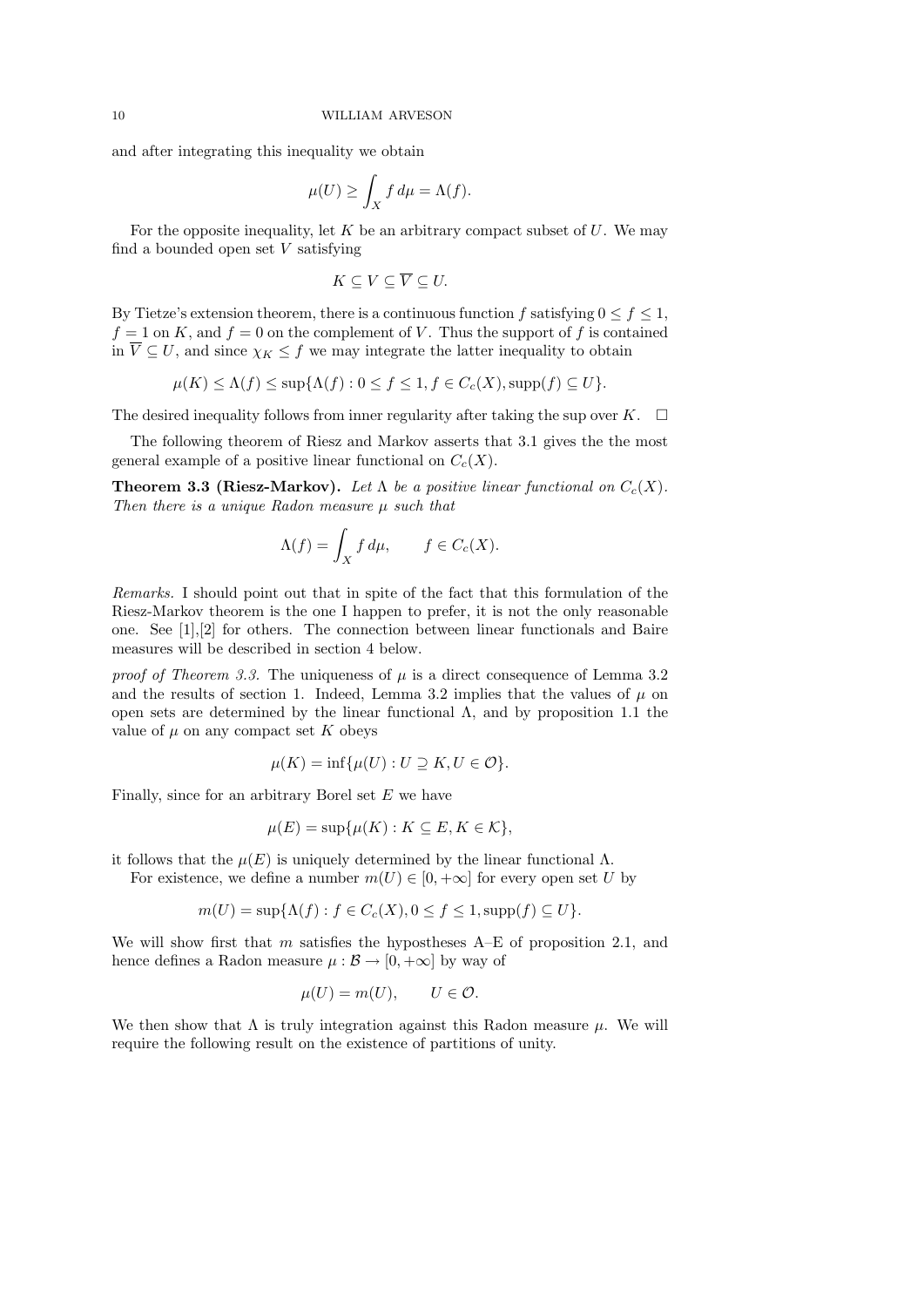**Lemma 3.4.** Let  $\{O_{\alpha} : \alpha \in I\}$  be an open cover of a compact subset  $K \subseteq X$ . Then there is a finite set  $\phi_1, \phi_2, \ldots, \phi_n$  of real continuous functions on X and there is a finite subset  $\alpha_1, \alpha_2 \ldots, \alpha_n \in I$  satisfying

$$
(i) \t\t 0 \le \phi_k \le 1
$$

(ii) 
$$
supp(\phi_k) \subseteq O_{\alpha_k}
$$

(iii) 
$$
\sum_{k} \phi_k = 1 \quad on \ K.
$$

This is a standard result whose proof can be found in [2, proposition 9.16]. Let us establish the properties  $A-E$  of section 2. For A, let  $U$  be a bounded open set. Since the closure of  $U$  is compact, a simple covering argument shows that we may find another bounded open set V which contains the closure of  $U$ . By Tietze's extension theorem, there is a continuous function  $g: X \to \mathbb{R}$  such that

$$
0 \le g \le 1,
$$
  
 
$$
g = 1 \quad \text{on } \overline{U}
$$
  
 
$$
g = 0 \quad \text{on the complement of } V.
$$

Any function  $f \in C_c(X)$  satisfying  $0 \le f \le 1$  and  $\text{supp}(f) \subseteq U$  must also satisfy  $0 \le f \le g$  and hence  $\Lambda(f) \le \Lambda(g)$ . It follows that

$$
m(U) = \sup\{\Lambda(f) : 0 \le f \le 1, f \in C_c(X)\} \le \Lambda(g) < +\infty
$$

and property A follows.

Property B is obvious. For property C, choose open sets  $U_1, U_2, \ldots$ , put  $U =$  $\cup_n U_n$ , and choose  $f \in C_c(X)$  with  $0 \le f \le 1$  and such that f is supported in U. By Lemma 3.4, we may find an integer n and continuous functions  $\phi_1, \phi_2, \ldots, \phi_n$ taking values in the unit interval, such that

$$
supp(\phi_k) \subseteq U_k
$$
, and  
 $\phi_1 + \phi_2 + \dots + \phi_n = 1$  on  $supp(f)$ .

It follows that  $f = \sum_{k} \phi_k f$ , and hence

$$
\Lambda(f) = \sum_{k=1}^{n} \Lambda(\phi_k f) \le \sum_{k=1}^{n} m(U_k) \le \sum_{k=1}^{\infty} m(U_k).
$$

Property C follows by taking the supremum over all  $f$  in the preceding line.

To establish D we prove only the inequality  $\geq$ , since the opposite one is a consequence of C. Let U and V be disjoint open sets and let  $f$  and  $g$  be two functions in  $C_c(X)$  satisfying  $0 \le f, g \le 1$ , supp $(f) \subseteq U$ , and supp $(g) \subseteq V$ . Since  $U \cap V = \emptyset$ we have  $0 \le f + g \le 1$  and  $supp(f + g) \subseteq U \cup V$ . Hence

$$
\Lambda(f) + \Lambda(g) = \Lambda(f + g) \le m(U \cup V),
$$

and the inequality  $m(U) + m(V) \le m(U \cup V)$  follows after taking the supremum over  $f$  and  $g$ .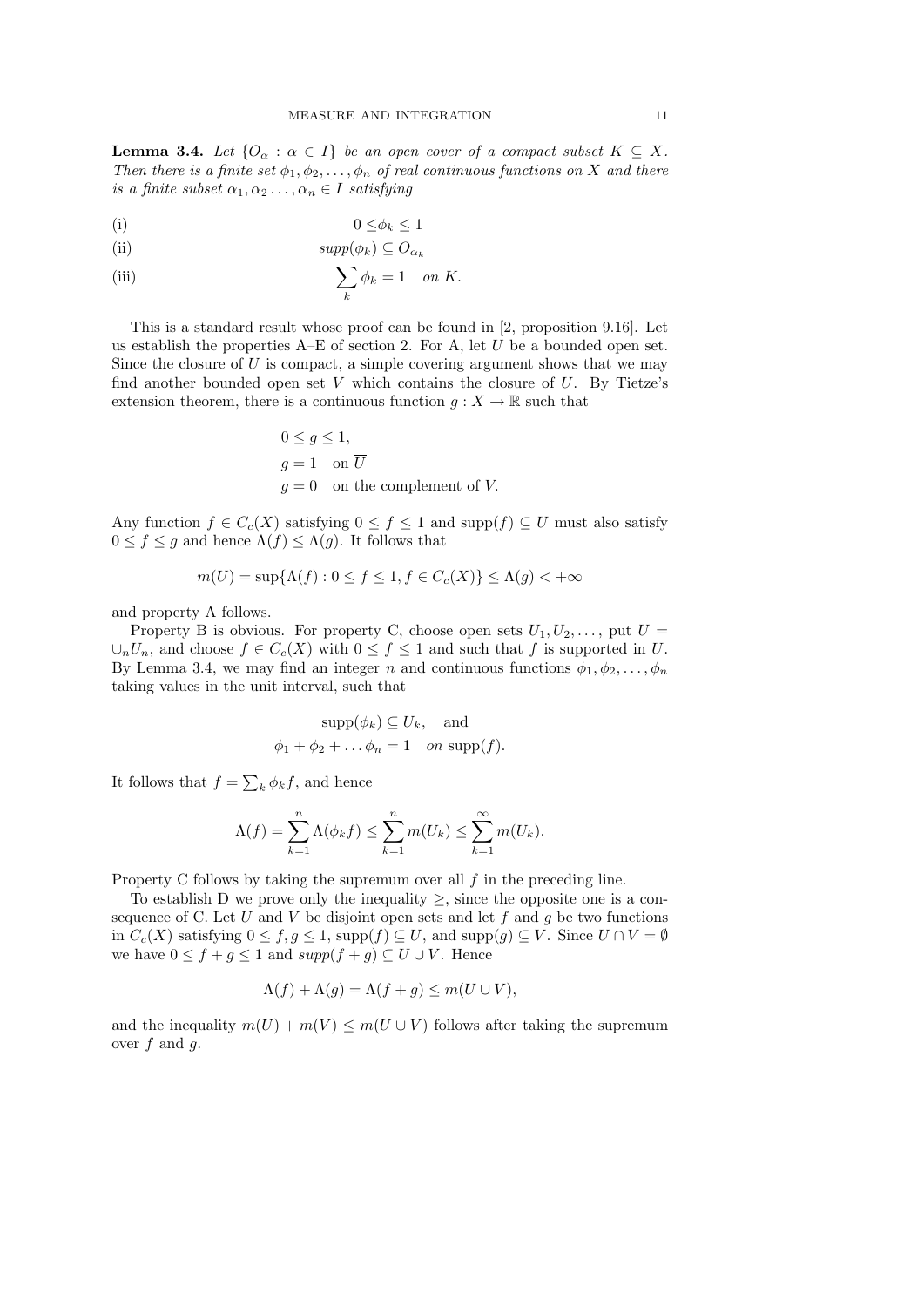For property E, choose  $f \in C_c(X)$  satisfing  $0 \le f \le 1$  and supp $(f) \subseteq U$ . Another simple covering argument on the compact subset supp $(f) \subseteq U$  shows that we can find an open set  $V$  having compact closure such that

$$
\mathrm{supp}(f) \subseteq V \subset \overline{V} \subseteq U.
$$

Since supp $(f) \subseteq V$  we have

$$
\Lambda(f) \le m(V) \le \sup\{m(V) : \overline{V} \subset U, \overline{V} \in \mathcal{K}\}\
$$

and now property E follows after taking the sup over  $f$ .

Using proposition 2.1 we may conclude that there is a Radon measure  $\mu$  on  $\beta$ which agrees with  $m$  on open sets. It remains to show that

(3.4) 
$$
\Lambda(f) = \int_X f d\mu
$$

for every  $f \in C_c(X)$ . Since both sides of 3.4 are linear in f and since  $C_c(X)$  is spanned by its nonnegative functions, it suffices to establish 3.4 for the case where  $0 \leq f \leq 1$ . To this end, fix f and choose a positive number  $\epsilon$ . We will exhibit a pair of simple Borel functions  $u, v$  having the following properties.

$$
(3.5) \t\t u \le f \le v
$$

(3.6) 
$$
\int_X (v-u) \, d\mu \le \epsilon
$$

(3.7) 
$$
\int_X u \, d\mu \leq \Lambda(f) \leq \int_X v \, d\mu + \epsilon
$$

Note that this will complete the proof. Indeed, we may integrate 3.5 to obtain

$$
\int_X u \, d\mu \le \int_X f \, d\mu \le \int_X v \, d\mu
$$

and since the integrals of u and v are within  $\epsilon$  of each other by 3.6, we see from 3.7 and the preceding inequality that

$$
|\Lambda(f) - \int_X f \, d\mu| \le 2\epsilon.
$$

The result follows since  $\epsilon$  is arbitrary.

In order to construct  $u$  and  $v$ , fix a positive integer  $n$  and define a sequence of bounded open sets  $\mathcal{O}_0 \supseteq \mathcal{O}_1 \supseteq \cdots \supseteq \mathcal{O}_n$  by

$$
\mathcal{O}_k = \{ x \in X : f(x) > k/n \},\
$$

for  $k = 1, 2, ..., n$ , and let  $\mathcal{O}_0$  be any bounded open set which contains supp(f). Notice that  $\mathcal{O}_n$  is empty and that the closure of  $\mathcal{O}_k$  is contained in  $\mathcal{O}_{k-1}$  for  $k = 1, 2, \ldots, n$ . Define u and v as follows

$$
u = \frac{1}{n} \sum_{k=1}^{n} c_k
$$
  

$$
v = \frac{1}{n} \sum_{k=1}^{n} c_{k-1},
$$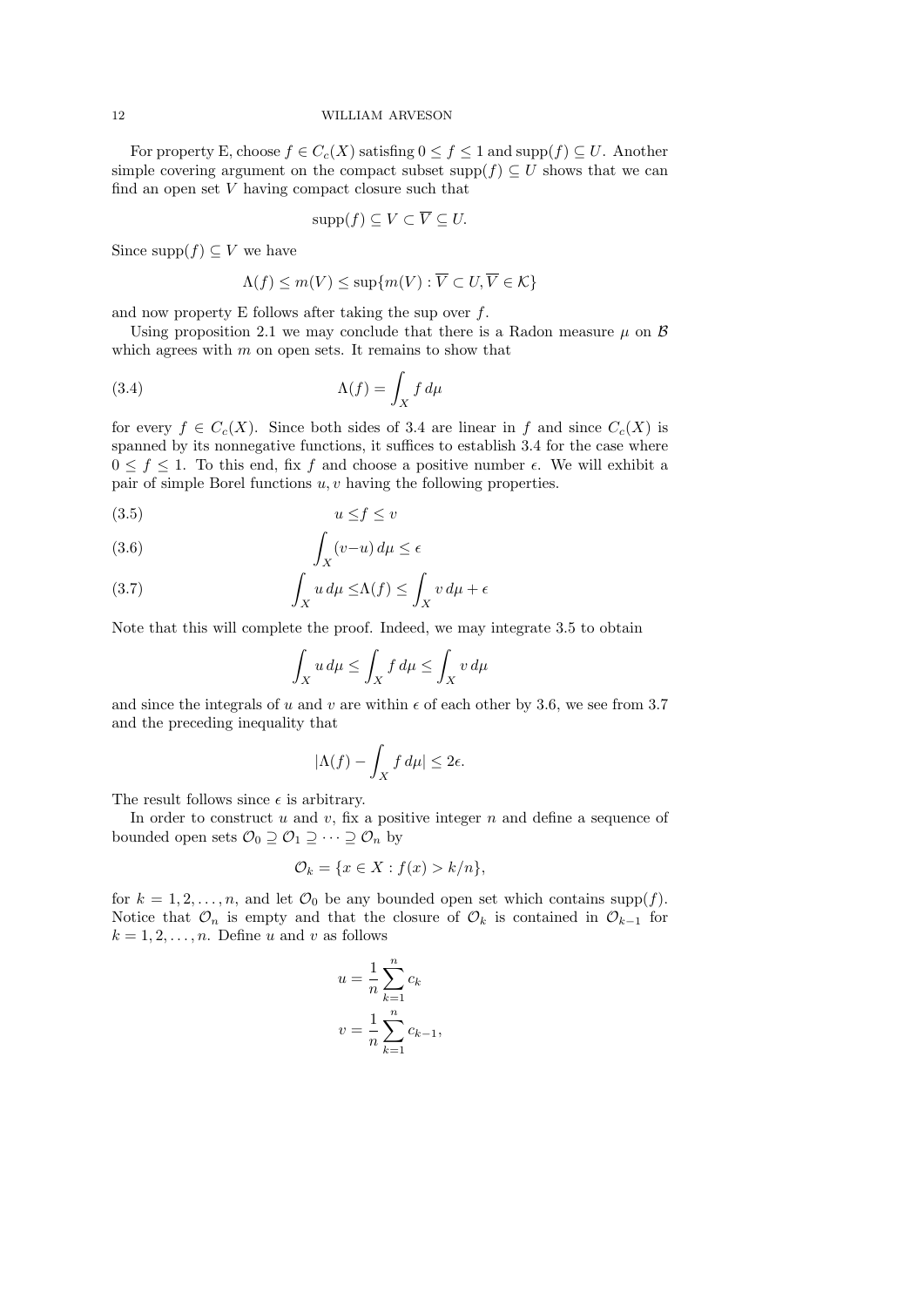where  $c_k$  denotes the characteristic function of  $\mathcal{O}_k$ . We have  $c_n = 0$  because  $\mathcal{O}_n$  is empty, and it apparent that  $0 \le u \le v$ .

We will show that if  $n$  is sufficiently large then the conditions 3.5–3.7 are satisfied. For 3.5, notice that f, u, v all vanish outside  $\mathcal{O}_0$ , and that if  $x \in \mathcal{O}_{k-1} \setminus \mathcal{O}_k$  for  $k = 1, 2, \ldots, n$  then

$$
u(x) = \frac{1}{n} \sum_{i=1}^{k-1} 1 = \frac{k-1}{n} < f(x) \le \frac{k}{n} = \frac{1}{n} \sum_{i=0}^{k-1} 1 = v(x),
$$

which proves 3.5. For 3.6 we have  $v - u = \frac{1}{n}$  $\frac{1}{n}c_0$ ; hence

$$
\int (v - u) d\mu = \frac{1}{n}\mu(\mathcal{O}_0)
$$

which is smaller than  $\epsilon$  provided *n* is sufficiently large.

To prove 3.7 we employ a device from [1, §56, p. 246]. Define a sequence  $\phi_1, \phi_2, \ldots, \phi_n$  of continuous functions by

$$
\phi_k = \left[ (f - \frac{k-1}{n}) \vee 0 \right] \wedge \frac{1}{n}
$$

$$
= \left[ (f - \frac{k-1}{n}) \wedge \frac{1}{n} \right] \vee 0.
$$

Each  $\phi_k$  vanishes on the complement of  $\mathcal{O}_0$ , hence  $\phi_k \in \mathcal{C}_c(X)$ . Moreover, we have

(3.8) 
$$
\phi_k(x) = \begin{cases} 0 & \text{if } x \notin O_{k-1} \\ f(x) - \frac{k-1}{n} & \text{if } x \in O_{k-1} \setminus O_k \\ \frac{1}{n} & \text{if } x \in O_k. \end{cases}
$$

Clearly,  $0 \leq \phi_k \leq \frac{1}{n}$  $\frac{1}{n}$ . Noting that for  $x \in O_{k-1} \setminus O_k$ ,

$$
\phi_1(x) = \phi_2(x) = \dots = \phi_{k-1}(x) = \frac{1}{n}
$$

$$
\phi_k(x) = f(x) - \frac{k-1}{n}
$$

$$
\phi_{k+1}(x) = \phi_{k+2}(x) = \dots = \phi_n(x) = 0
$$

it follows that  $f = \phi_1 + \phi_2 + \dots + \phi_n$ .

For convenience, we define  $O_{-1} = O_0$ . We claim that for every  $k = 1, 2, ..., n$ we have the inequalities

(3.9) 
$$
\frac{1}{n}\mu(O_k) \leq \Lambda(\phi_k) \leq \frac{1}{n}\mu(O_{k-2}),
$$

To prove the first inequality, choose any function  $g \in C_c(X)$  satisfying  $0 \le g \le 1$ and supp $(g) \subseteq O_k$ . Since  $n\phi_k(x) = 1$  for every  $x \in O_k$  we have  $0 \le g \le n\phi_k$ , and hence

$$
\Lambda(g) \le \Lambda(n\phi_k).
$$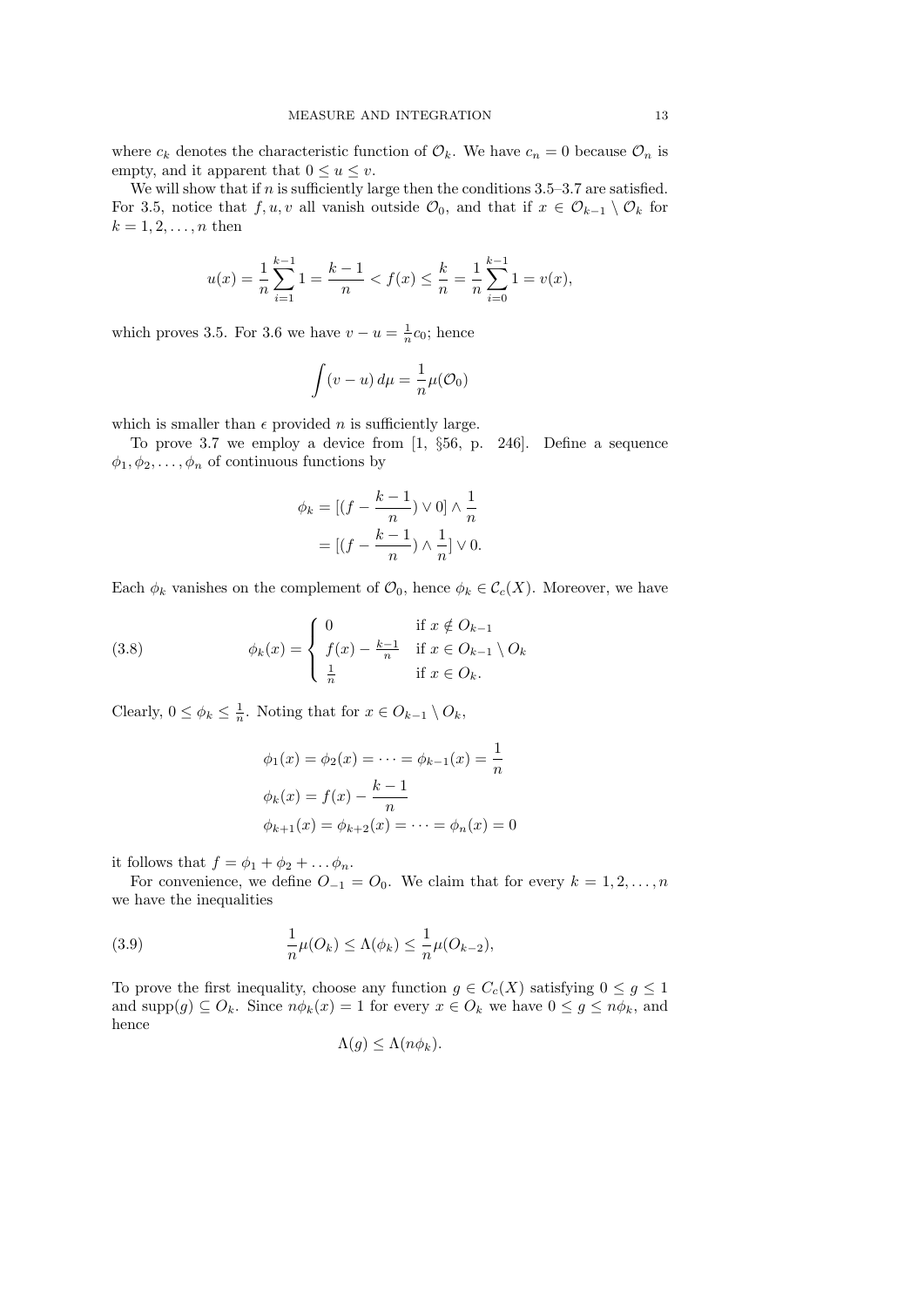Taking the supremum over all such g gives

$$
\mu(O_k) \leq \Lambda(n\phi_k) = n\Lambda(\phi_k),
$$

and the inequality follows after division by  $n$ . For the second inequality, notice that for  $k \geq 2$ , the closed support of  $n\phi_k$  is contained in  $O_{k-1} \subseteq O_{k-2}$ . So by definition of  $\mu(O_{k-2}) = m(O_{k-2})$  we have

$$
n\Lambda(\phi_k) = \Lambda(n\phi_k) \le \mu(O_{k-2})
$$

and we obtain the second inequality after dividing by n. The case  $k = 1$  follows similarly from the fact that the closed support of  $n\phi_1$  is contained in  $O_0$ . Noting that

$$
\int_X u \, d\mu = \frac{1}{n} \sum_{k=1}^n \mu(O_k) = \frac{1}{n} \sum_{k=1}^{n-1} \mu(O_k), \quad \text{and}
$$

$$
\int_X v \, d\mu = \frac{1}{n} \sum_{k=1}^n \mu(O_{k-1}) = \frac{1}{n} \sum_{k=0}^{n-1} \mu(O_k)
$$

we may sum the inequalities 3.9 from  $k = 1$  to n and use  $\Lambda(f) = \sum_{k} \Lambda(\phi_k)$  to obtain

$$
\int_X u \, d\mu \le \Lambda(f) \le \int_X v \, d\mu + \frac{1}{n} \mu(O_0).
$$

Since the last term on the right is less than  $\epsilon$  when n is large, 3.7 follows.  $\Box$ 

### 4. Baire meets Borel

We have already pointed out that the Borel  $\sigma$ -algebra  $\beta$  is natural because it is the  $\sigma$ -algebra generated by the topology of X. The following result implies that the Baire  $\sigma$  algebra  $\mathcal{B}_0$  has just as strong a claim to inevitability.

**Proposition 4.1.**  $\mathcal{B}_0$  is the smallest  $\sigma$ -algebra with respect to which the functions in  $C_c(X)$  are measurable.

*proof.* We show first that every function f in  $C_c(X)$  is  $\mathcal{B}_0$ -measurable. Since the  $\mathcal{B}_0$ -measurable functions are a vector space and since every function in  $C_c(X)$  is a difference of nonnegatives ones, we may assume that  $f \geq 0$ . Fix  $t \in \mathbb{R}$  and consider the set

$$
F_t = \{ x \in X : f(x) \ge t \}.
$$

If  $t \leq 0$  then  $F_t = X$  belongs to  $\mathcal{B}_0$ . If  $t > 0$  then

$$
F_t = \bigcap_{n=2}^\infty \{x \in X : f(x) > t - t/n\}
$$

is exhibited as a compact  $G_{\delta}$ , hence  $F_t \in \mathcal{B}_0$ .

Conversely, if A is any  $\sigma$ -algebra with the property that every function in  $C_c(X)$ is A-measurable, then we claim that A contains every compact  $G_{\delta}$ , and hence A contains  $\mathcal{B}_0$ . For that, let K be a compact set having the form

$$
K=U_1\cap U_2\cap\ldots
$$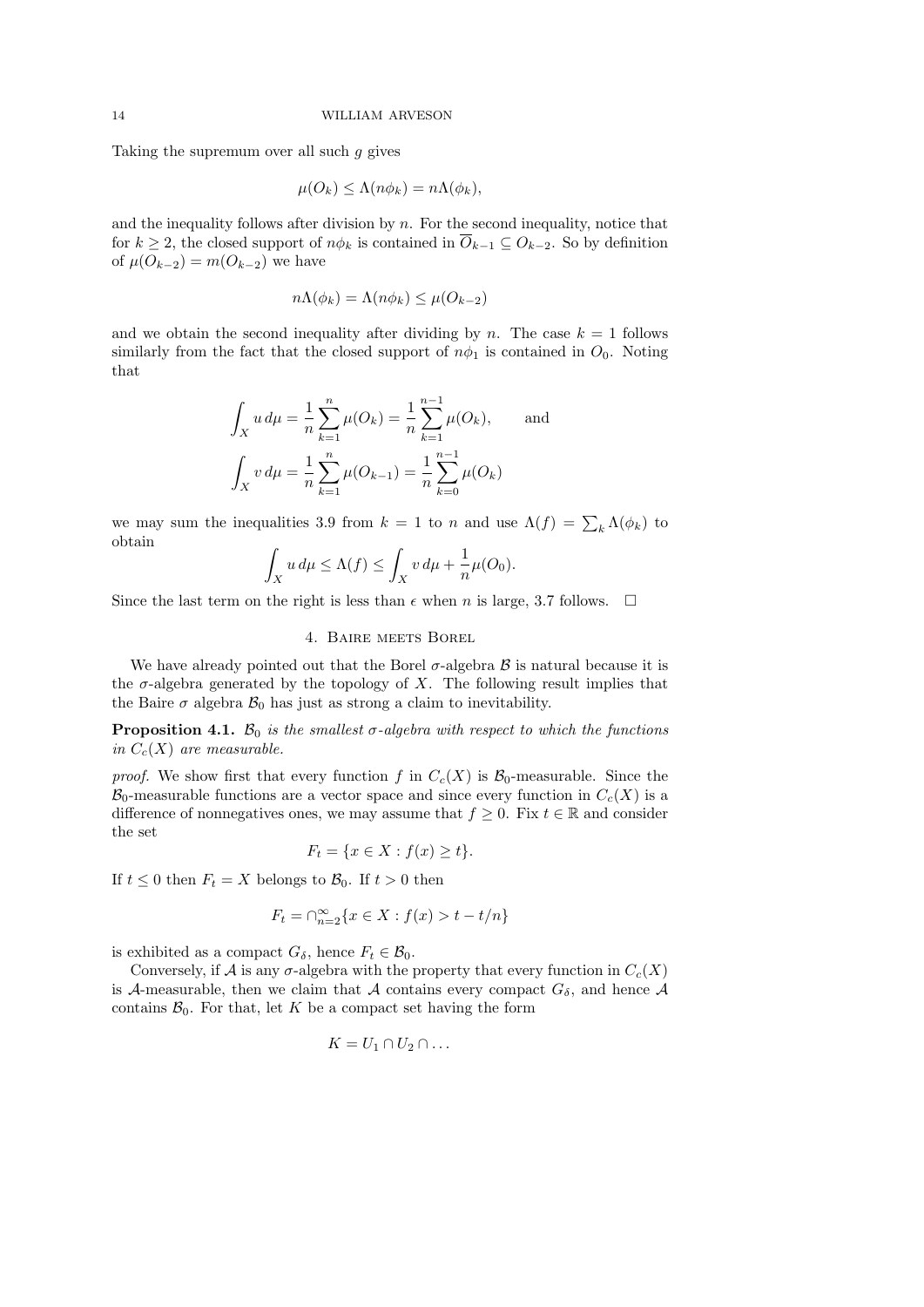where the sets  $U_n$  are open. By replacing each  $U_n$  with a smaller open set if necessary, we can assume that each  $U_n$  is bounded, and hence has compact closure. By Tietze's extension theorem there are continuous functions  $f_n : X \to [0,1]$  with the properties  $f_n = 1$  on K and  $f_n = 0$  on the complement of  $U_n$ .  $f_n$  belongs to  $C_c(X)$  and is therefore A-measurable. Finally, since for each  $x \in X$  we have

$$
\lim_{n \to \infty} f_n(x) = \begin{cases} 1 & \text{if } x \in K \\ 0 & \text{if } x \notin K, \end{cases}
$$

it follows that the characteristic function of  $K$ , being a pointwise limit of a sequence of A-measurable functions, is A-measurable. Hence  $K \in \mathcal{A}$ .  $\square$ 

Remark. Since the closure of  $C_c(X)$  in the sup norm

$$
||f|| = \sup\{|f(x)| : x \in X\}
$$

is the algebra  $C_0(X)$  of all continuous real-valued functions which vanish at  $\infty$ , we see that  $\mathcal{B}_0$  could also have been defined as the smallest  $\sigma$ -algebra with respect to which the functions in  $C_0(X)$  are measurable.

Perhaps the most compelling feature of Baire measures is that regularity comes for free on σ-bounded sets. In order to discuss this result it will be convenient to introduce some notation.  $\mathcal{K}_0$  will denote the family of all compact  $G_\delta$ s, and  $\mathcal{O}_0$ will denote the family of all open *Baire* sets. A Baire measure  $\mu : \mathcal{B}_0 \to [0, +\infty]$  is called *inner regular* on a family  $\mathcal F$  of Baire sets if for every  $F \in \mathcal F$  we have

$$
\mu(F) = \sup \{ \mu(K) : K \subseteq F, K \in \mathcal{K}_0 \}.
$$

Similarly,  $\mu$  is *outer regular* on  $\mathcal F$  if for every  $F \in \mathcal F$  we have

$$
\mu(F) = \inf \{ \mu(O) : O \supseteq F, O \in \mathcal{O}_0 \}.
$$

4.2 Separation properties of  $K_0$  and  $\mathcal{O}_0$ . There are enough open Baire sets to form a base for the topology on  $X$ ; more generally, given any compact set  $K$  and an open set U containing K, there exist sets  $K_0 \in \mathcal{K}_0$  and  $U_0 \in \mathcal{O}_0$  such that

$$
K\subseteq K_0\subseteq U_0\subseteq U,
$$

see  $[1,$  Theorem D,  $\S50$ . Indeed, by replacing U with a smaller open set having compact closure, if necessary, we see that one can even choose  $U_0$  to be a *bounded* open Baire set. That is about all one can say about open Baire sets in general. On the other hand, the only compact Baire sets are the obvious ones, namely the compact  $G_{\delta}$ s. The proof of the latter is not so easy, and we shall not require the result the sequel. The reader is referred to [1, Theorem A, §51] for a proof.

**Proposition 4.3.** Let  $\mu$  be a Baire measure which is finite on compact  $G_{\delta} s$ . Then  $\mu$  is both inner regular and outer regular on  $\sigma$ -bounded Baire sets.

*proof.* We will show that for every  $\sigma$ -bounded Baire set E one has both properties

(4.3.A) 
$$
\mu(E) = \sup \{ \mu(K) : K \subseteq E, K \in \mathcal{K}_0 \},
$$

(4.3.B)  $\mu(E) = \inf \{ \mu(U) : U \supseteq E, U \in \mathcal{O}_0 \}.$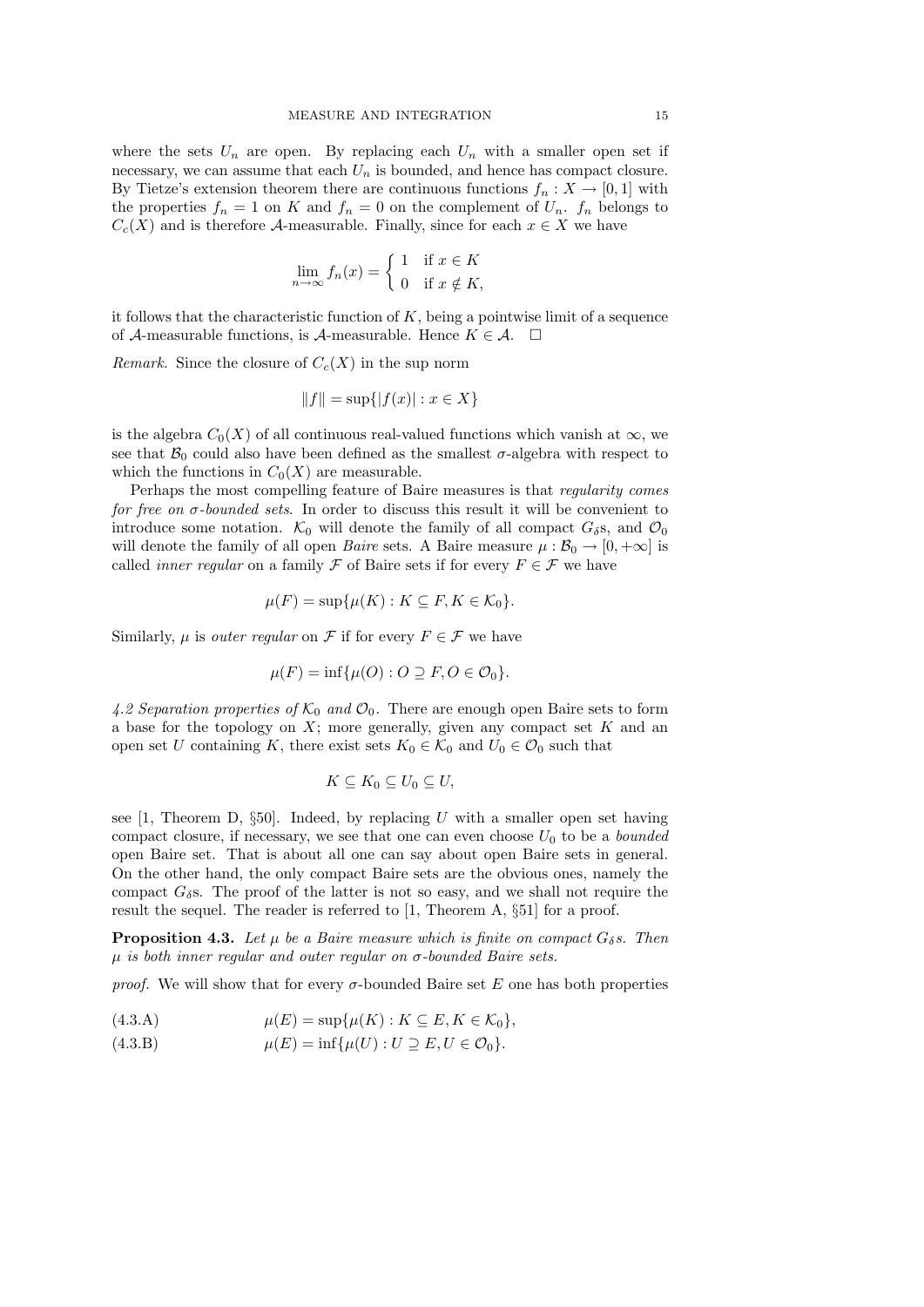To this end, we claim that for every Baire set E and every  $K \in \mathcal{K}_0$ , the intersection  $K \cap E$  satisfies both 4.3.A and 4.3.B. Indeed, let A denote the family of all Baire sets E for which this assertion is true. It suffices to show that A contains  $\mathcal{K}_0$  and is a  $\sigma$ -algebra.

To see that A contains  $\mathcal{K}_0$ , choose  $E \in \mathcal{K}_0$ . The assertion 4.3.A is trivial because E itself belongs to  $\mathcal{K}_0$ . In order to prove 4.3.B, let  $K \in \mathcal{K}_0$ . Since  $K \cap E$  is a compact  $G_{\delta}$  we may find *bounded* open Baire sets  $U_n$  such that

$$
K \cap E = U_1 \cap U_2 \cap \dots
$$

By replacing  $U_n$  with  $U_1 \cap U_2 \cap \cdots \cap U_n$  we can assume that  $U_1 \supseteq U_2 \supseteq \cdots$ . For each n we have  $\mu(U_n) < \infty$  because  $U_n$  is bounded, and thus 4.3.B follows from upper continuity of  $\mu$ :

$$
\mu(K \cap E) = \lim_{n \to \infty} \mu(U_n).
$$

In order to show that  $\mathcal A$  is a  $\sigma$ -algebra we have to show that  $\mathcal A$  is closed under complementation and countable unions. We show first that  $A$  is closed under complementation. Choose  $E \in \mathcal{A}$ , fix  $K \in \mathcal{K}_0$  and  $\epsilon > 0$ . Since  $E \in \mathcal{A}$  there are sets  $L \in \mathcal{K}_0$  and  $U, V \in \mathcal{O}_0$  such that

$$
L \subseteq K \cap E \subseteq U,
$$
  

$$
K \subseteq V
$$

and such that both  $\mu(U \backslash L)$  and  $\mu(V \backslash K)$  are smaller than  $\epsilon$ . Using the remarks 4.2 we may assume that both  $U$  and  $V$  are bounded, by replacing them with smaller ones if necessary. Define sets  $A, B$  by

$$
A = K \cap U^c, \quad B = V \cap L^c.
$$

A belongs to  $\mathcal{K}_0$ , B belongs to  $\mathcal{O}_0$ , and we have

$$
A \subseteq K \cap E \subseteq B.
$$

Both A and B are bounded sets, and therefore have finite measure. Moreover, since

$$
\mu(B) = \mu(V \setminus L) = \mu(V \setminus K) + \mu(K \setminus L)
$$

and since

$$
\mu(A) = \mu(K \setminus U) = \mu(K) - \mu(K \cap U) \ge \mu(K) - \mu(U)
$$

we have

$$
\mu(B)-\mu(A)\leq \mu(V\setminus K)+\mu(K\setminus L)-\mu(K)+\mu(U)=\mu(V\setminus K)+(\mu(U)-\mu(L))\leq 2\epsilon.
$$

Since  $\epsilon$  is arbitrary, it follows that  $E^c$  belongs to A.

We claim now that A is closed under countable unions. Choose  $E_1, E_2, \dots \in \mathcal{A}$ , fix  $K \in \mathcal{K}_0$  and  $\epsilon > 0$ . Because 4.3.A and 4.3.B are valid for  $K \cap E_n$  for every n, we may find  $K_n \in \mathcal{K}_0$ , and bounded sets  $U_n \in \mathcal{O}_0$  such that

$$
K_n \subseteq K \cap E_n \subseteq U_n
$$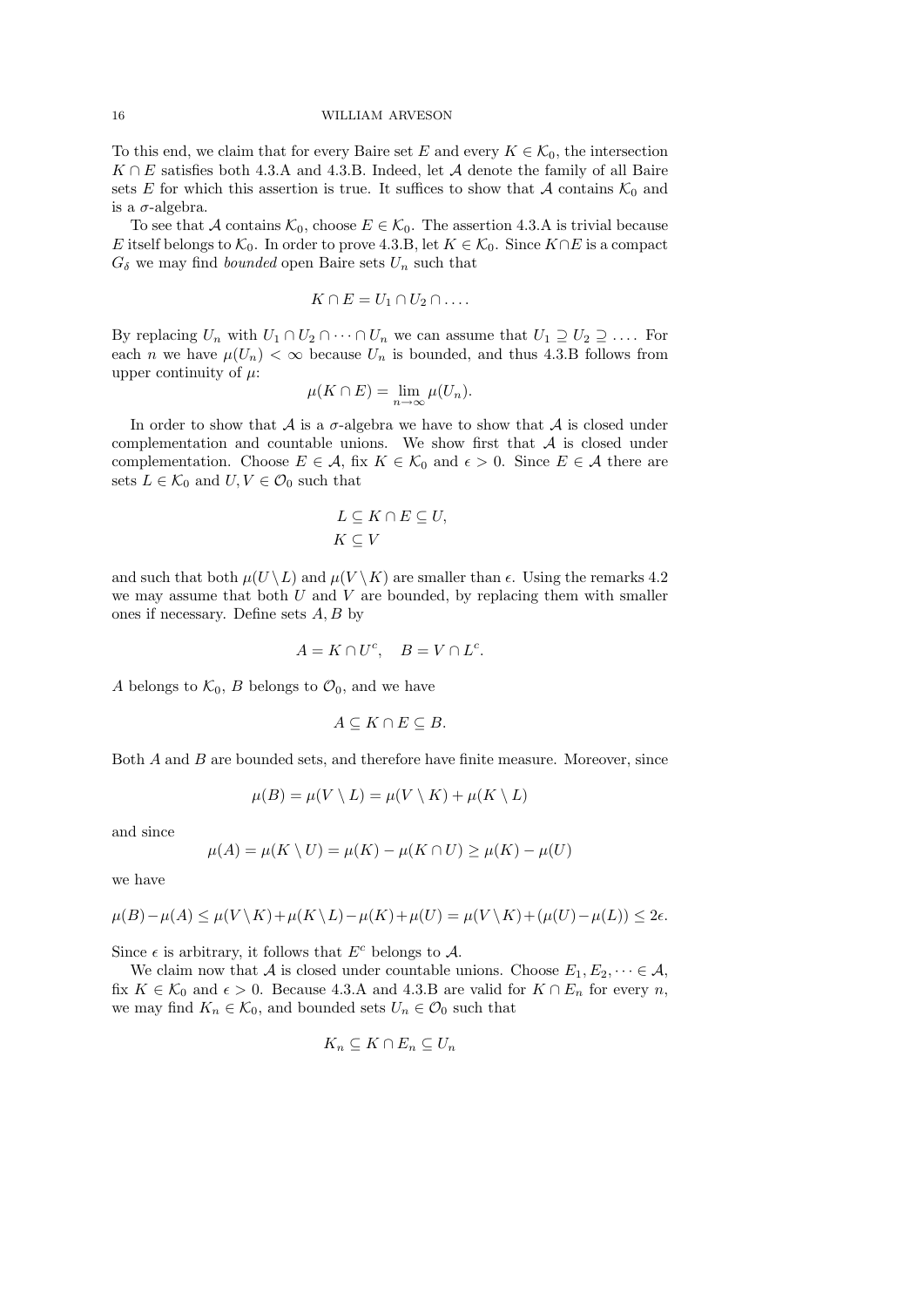and for which

$$
\mu(U_n) - \mu(K_n) \le \epsilon/2^n.
$$

Put  $U = \bigcup_n U_n$ ,  $L_n = K_1 \cup K_2 \cup \cdots \cup K_n$ . Then  $L_n \in \mathcal{K}_0, U \in \mathcal{O}_0$  and we have  $L_n \subseteq K \cap E \subseteq U$ . Moreover,

$$
\mu(U) - \mu(\cup_n L_n) \le \sum_{n=1}^{\infty} (\mu(U_n) - \mu(K_n)) \le \epsilon.
$$

Since the sets  $L_n$  increase to  $\cup_n L_n$  as  $n \to \infty$  and since  $\cup_n L_n \subseteq K \cap E$  has finite measure, it follows that  $\mu(L_n) \to \mu(\cup_n L_n)$ . Hence the difference  $\mu(U) - \mu(L_n)$  is smaller than  $2\epsilon$  when n is sufficiently large. Since  $\epsilon$  is arbitrary, we conclude that  $\cup_n E_n \in \mathcal{A}.$ 

Thus, A contains all Baire sets. Now let E be any  $\sigma$ -bounded Baire set, say

$$
E\subseteq\cup_n K_n
$$

where  $K_n$  is compact. Then by the remarks 4.2 we may assume that  $K_n \in \mathcal{K}_0$  by slightly enlarging each  $K_n$ . Hence E is itself a countable union of sets

$$
E=\cup_n(K_n\cap E)
$$

each of which is, by what has already been proved, a Baire set of finite measure which is both inner and outer regular. It is easy to see that this implies  $E$  is both inner and outer regular. Indeed, choose  $\epsilon > 0$ . For each n we find  $L_n \in \mathcal{K}_0$  and a bounded set  $U_n \in \mathcal{O}_0$  such that

$$
L_n \subseteq K_n \cap E \subset U_n
$$

and for which

$$
\mu(U_n) - \mu(K_n) \le \epsilon/2^n.
$$

Putting  $L = \bigcup_n L_n$ , and  $U = \bigcup_n U_n$  we have

$$
L \subseteq E \subseteq U
$$

and by estimating as we have done above we also have

$$
\mu(U \setminus L) \leq \epsilon.
$$

If  $\mu(E)$  is infinite then so is  $\mu(U)$  and the preceding inequality implies  $\mu(L) = +\infty$ . By lower continuity of  $\mu$ ,

$$
\lim_{n \to \infty} \mu(L_1 \cup L_2 \cup \dots \cup L_n) = \mu(L) = +\infty.
$$

Since  $L_1 \cup L_2 \cup \cdots \cup L_n$  is a compact  $G_\delta$  subset of E, this establishes inner and outer regularity at E in this case. If  $\mu(E) < +\infty$ , then the preceding inequality implies that both  $\mu(L)$  and  $\mu(U)$  are within  $\epsilon$  of  $\mu(E)$ . Since

$$
\mu(L) = \lim_{n \to \infty} \mu(L_1 \cup L_2 \cup \dots \cup L_n)
$$

and since  $L_1 \cup L_2 \cup \cdots \cup L_n$  is a  $\mathcal{K}_0$ -subset of E for each n, we conclude that E is both inner and outer regular in this case as well.  $\Box$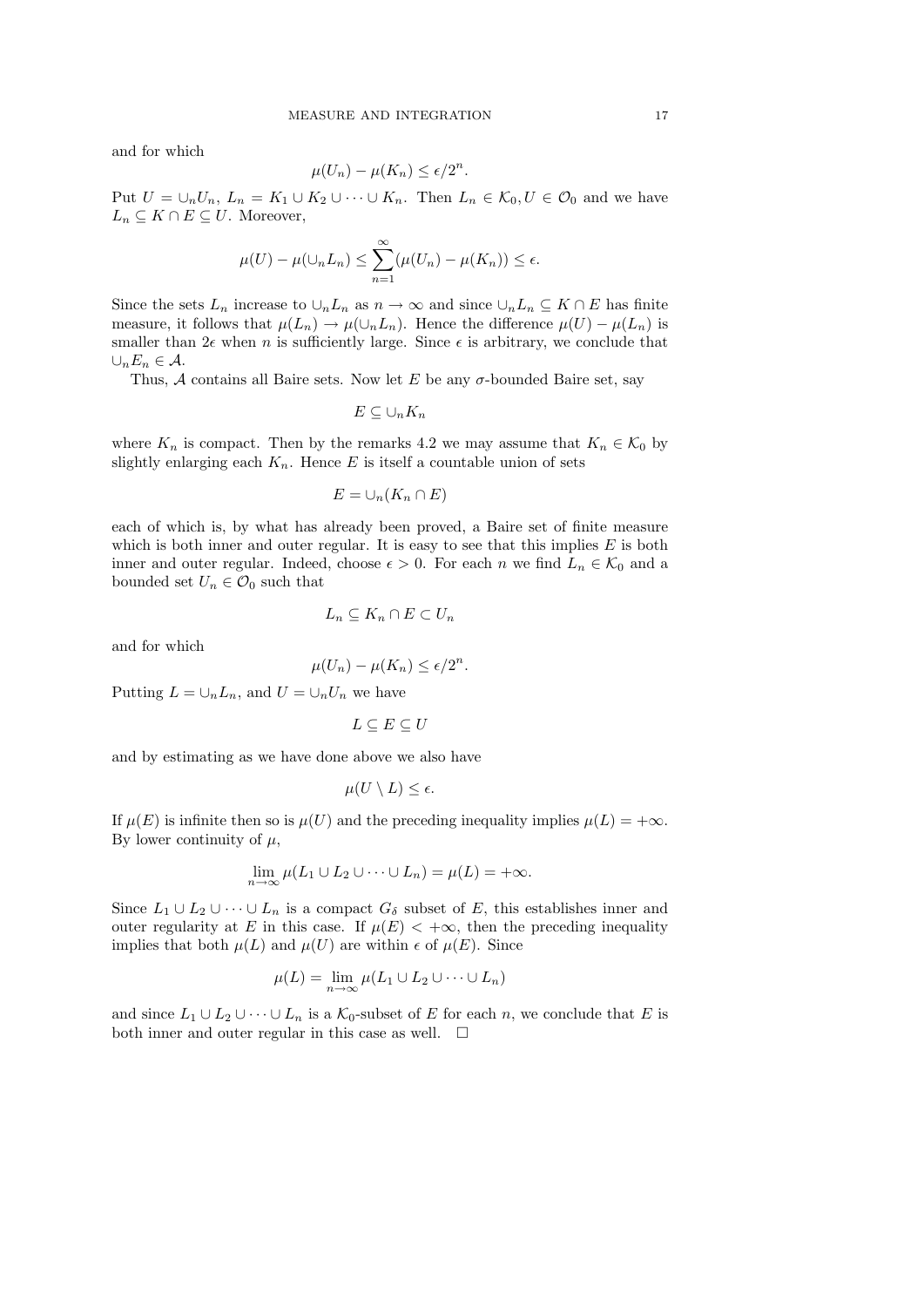Corollary. Every finite Baire measure on a compact Hausdorff space is both inner regular and outer regular.

Finally, it is significant that the correspondence between Radon measures (defined on  $\mathcal{B}$ ) and Baire measures (defined on  $\mathcal{B}_0$ ) is bijective. However, even here one must be careful in the formulation if X is not  $\sigma$ -compact. More precisely, if one restricts a Radon measure  $\mu$  to  $\mathcal{B}_0$  then one obtains a Baire measure which is finite on compact sets. However, the inner regularity of Radon measures on  $\beta$  does not immediately imply that their restrictions to  $\mathcal{B}_0$  are inner regular Baire measures as defined in the paragraphs preceding Proposition 4.3. The problem is that a given Baire set may have many more compact subsets than it has compact  $G_{\delta}$  subsets.

Nevertheless, Proposition 4.3 implies that the restriction of a Radon measure on B to the  $\sigma$ -ring  $\mathcal{R}_0$  of  $\sigma$ -bounded Baire sets is inner regular. If X is  $\sigma$ -compact, then this restriction is already a regular Baire measure in both the inner and outer senses. But if X is not  $\sigma$ -compact then in order to obtain an inner regular Baire measure we must first restrict the Radon measure to the  $\sigma$ -ring  $\mathcal{R}_0$  and then use the latter to define an inner regular Baire measure on the full Baire  $\sigma$ -algebra much as we did in the proof of Proposition 2.1. After these shenanigans one can say that every Radon measure "restricts" to an inner regular Baire measure in general. The following asserts that this map is a bijection.

**Proposition 4.4.** Let  $\mu$  be an inner regular Baire measure which is finite on compact Baire sets. Then  $\mu$  extends uniquely to a Radon measure on  $\beta$ .

proof. For the existence of a Radon extension of  $\mu$  we note that since functions in  $C_c(X)$  are Baire measurable and  $\mu$ -integerable, we may define a positive linear functional  $\Lambda$  on  $C_c(X)$  by

$$
\Lambda(f) = \int_X f \, d\mu.
$$

By Theorem 3.3 there is a Radon measure  $\nu$  such that

$$
\int_X f \, d\nu = \Lambda(f) = \int_X f \, d\mu, \qquad f \in C_c(X).
$$

In order to show that  $\mu$  is the "restriction" of  $\nu$  as described in the preceding discussion, let K be any compact  $G_{\delta}$ . Notice that there is a sequence of functions  $f_n \in C_c(X)$  such that

$$
f_n(x) \downarrow \begin{cases} 1 & \text{if } x \in K \\ 0 & \text{if } x \notin K. \end{cases}
$$

Indeed, we can write  $K = \bigcap U_n$  where each  $U_n$  is an open set having compact closure. Choosing a continuous function  $g_n$  taking values in [0, 1] such that  $g_n = 1$ on K and  $g_n = 0$  on the complement of  $U_n$ , we may take  $f_n = g_1 \wedge g_2 \wedge \cdots \wedge g_n$ . By the monotone convergence theorem we have

$$
\nu(K) = \lim_{n} \int_{X} f_n d\nu = \lim_{n} \int_{X} f_n d\mu = \mu(K),
$$

and the desired conclusion follows from the inner regularity of  $\mu$  on  $\mathcal{B}_0$ .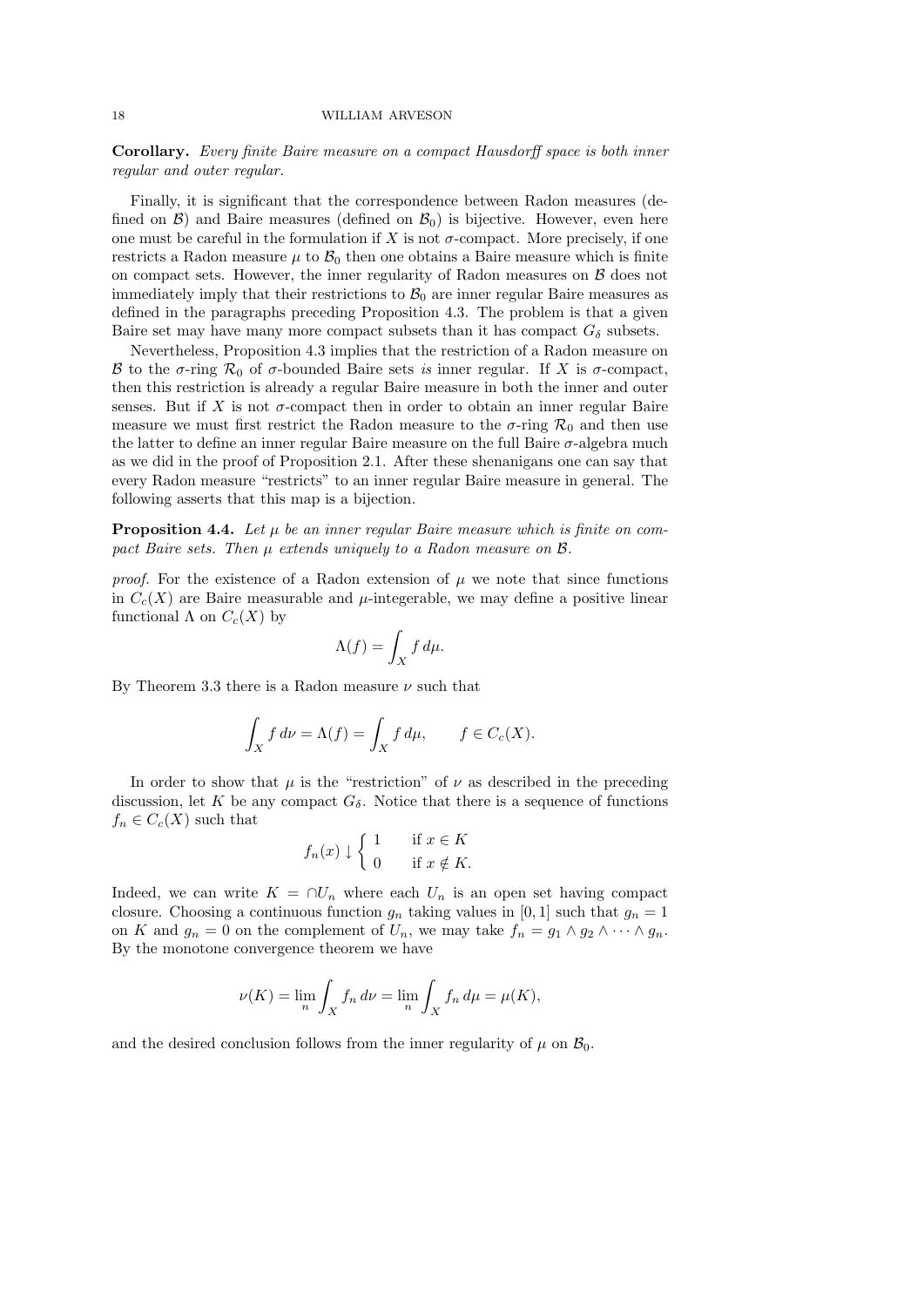For uniqueness, suppose that  $\nu_1$  and  $\nu_2$  are two Radon measures which extend  $\mu$  in the sense described above. Notice that for every  $f \in C_c(X)$  satisfying  $f \geq 0$ , the value of the integral

$$
\int_X f \, d\nu_1
$$

is entirely determined by the values of the function  $F(t) = \nu_1({x \in X : f(x) \ge t})$ for  $t > 0$ ; i.e., by the values of  $\nu_1 \upharpoonright_{\mathcal{K}_0} = \mu \upharpoonright_{\mathcal{K}_0}$ . The same applies to  $\nu_2$ , hence

$$
\int_X f \, d\nu_1 = \int_X f \, d\mu = \int_X f \, d\nu_2.
$$

Hence  $\nu_1 = \nu_2$  by the uniqueness assertion of 3.3.  $\Box$ 

Corollary. If X is compact, then every finite Baire measure extends uniquely to a measure on B which is both inner and outer regular.

There are two possible reformulations of the Riesz-Markov theorem in terms of Baire measures; the proofs follow from the preceding discussion.

**Theorem 4.5.** For every positive linear functional  $\Lambda$  defined on  $C_c(X)$  there is a unique measure  $\mu$  defined on the  $\sigma$ -ring of all  $\sigma$ -bounded Baire sets (resp. a unique inner regular Baire measure  $\mu$ ) such that

$$
\Lambda(f) = \int_X f \, d\mu, \qquad f \in C_c(X).
$$

## 5. THE DUAL OF  $C_0(X)$

We now discuss one of the useful consequences of the Riesz-Markov theorem.  $C_0(X)$  will denote the space of all real-valued continuous functions f on X which vanish at  $\infty$  in the sense that for every  $\epsilon > 0$  the set  $\{x \in X : |f(x)| \geq \epsilon\}$  is compact.  $C_0(X)$  is a real algebra in that it is closed under the usual linear operations and pointwise multiplication. The norm

$$
||f|| = \sup_{x \in X} |f(x)|
$$

makes  $C_0(X)$  into a Banach space in which

$$
||fg|| \leq ||f|| \cdot ||g||.
$$

We will make essential use of the natural order  $\leq$  on elements of  $C_0(X)$ , defined by  $f \leq g \iff f(x) \leq g(x)$  for every  $x \in X$ . This ordering makes  $C_0(X)$  into a lattice, and the lattice operations can be defined pointwise by

$$
f \vee g (x) = max(f(x), g(x)),
$$
  
\n
$$
f \wedge g (x) = min(f(x), g(x)), \qquad x \in X.
$$

Finally,  $P$  will denote the cone of all positive functions,

$$
\mathcal{P} = \{ f \in C_0(X) : f \ge 0 \}.
$$

Notice that  $\mathcal{P} \cap -\mathcal{P} = \{0\}$  and  $\mathcal{P} - \mathcal{P} = C_0(X)$ .

There is a natural ordering induced on the dual  $C_0(X)^*$  by the ordering on  $C_0(X)$ , namely

$$
\rho \le \sigma \iff \rho(f) \le \sigma(f), \qquad \text{for every } f \in \mathcal{P},
$$

and a linear functional  $\rho$  is called *positive* if  $\rho \geq 0$ .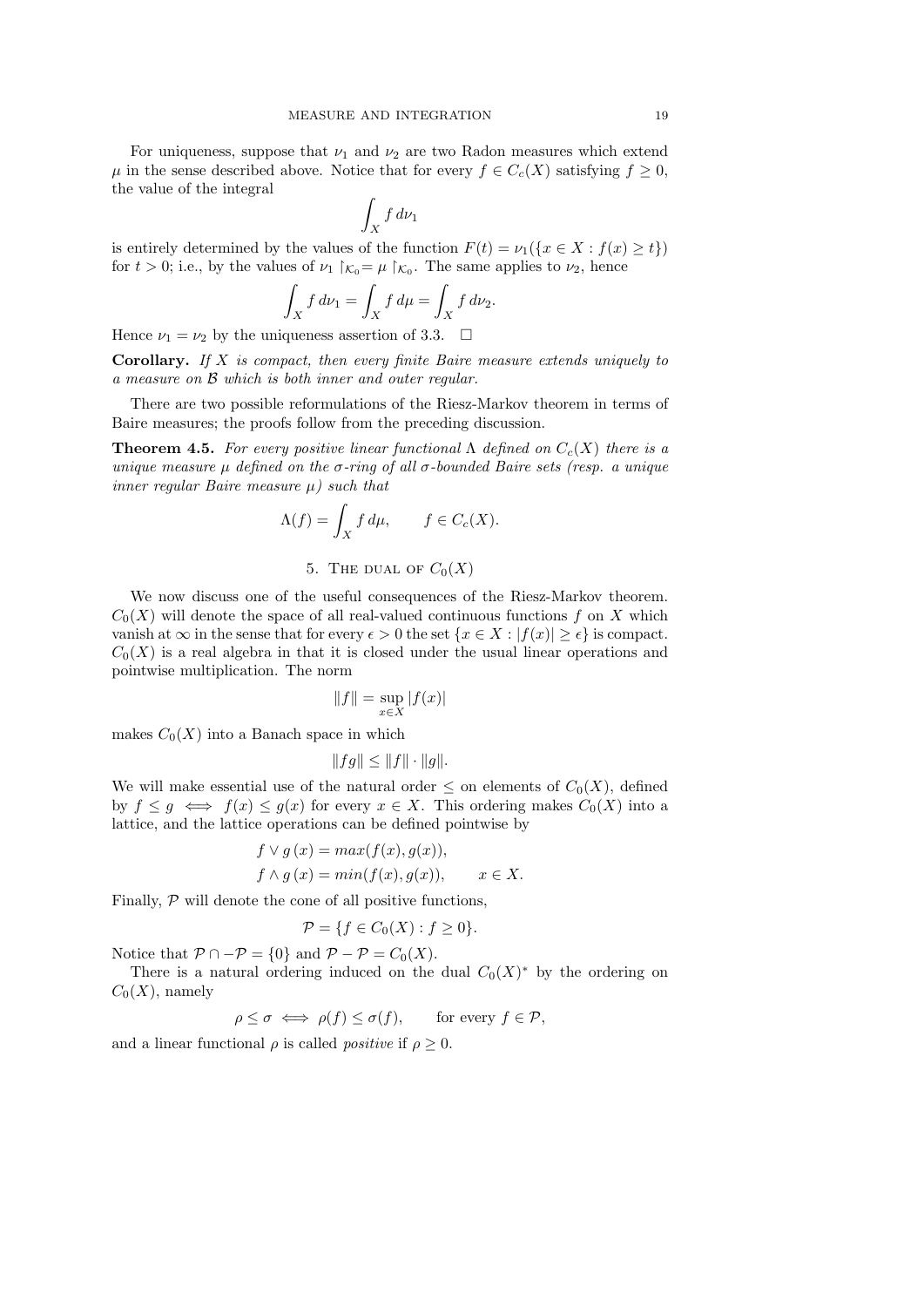**Proposition 5.1.** Every positive linear functional on  $C_0(X)$  is bounded. Moreover, for every  $\rho \in C_0(X)^*$  there is a smallest positive linear functional  $\Lambda$  such that  $\rho \leq \Lambda$ .

Remarks. The second assertion means that if  $\Lambda'$  is another positive linear functional satisfying  $\rho \leq \Lambda'$ , then  $\Lambda \leq \Lambda'$ . After a simple argument (which we omit), this implies that the dual of  $C_0(X)$  is itself a lattice with respect to the ordering defined above; and of course  $\Lambda = \rho \vee 0$ .

*proof.* To establish the first assertion let  $\Lambda$  be a positive linear functional. Since every element in the unit ball of  $C_0(X)$  is a difference of positive functions in the unit ball of  $C_0(X)$ , to show that  $\Lambda$  is bounded it suffices to show that

$$
\sup\{\Lambda(f) : f \in \mathcal{P}, ||f|| \le 1\} < +\infty.
$$

But if this supremum is infinite then we can find a sequence  $f_n \in \mathcal{P}$  satisfying  $||f_n|| \leq 1$  and  $\Lambda(f_n) > 2^n$ . Letting  $g \in \mathcal{P}$  be the function defined by the absolutely convergent series

$$
g = \sum_{k=1}^{\infty} 2^{-k} f_k,
$$

we have  $g \ge \sum_{k=1}^n 2^{-k} f_k$  for every *n*, hence

$$
\Lambda(g) \ge \Lambda(\sum_{k=1}^{n} 2^{-k} f_k) = \sum_{k=1}^{n} 2^{-k} \Lambda(f_k) > n.
$$

The latter is absurd for large n.

To prove the second assertion choose  $\rho \in C_0(X)^*$ . For every  $f \in \mathcal{P}$  we define a nonnegative number  $\Lambda_0(f)$  by

$$
\Lambda_0(f) = \sup \{ \rho(u) : 0 \le u \le f \}.
$$

Clearly  $\Lambda_0(\alpha f) = \alpha \Lambda_0(f)$  for every nonnegative scalar  $\alpha$  and every  $f \in \mathcal{P}$ . We claim that for all  $f, g \in \mathcal{P}$ ,

$$
\Lambda_0(f+g) = \Lambda_0(f) + \Lambda_0(g).
$$

The inequality  $\geq$  follows from the fact that if  $0 \leq u \leq f$  and  $0 \leq v \leq g$  then  $0 \le u + v \le f + g$ , hence

$$
\Lambda_0(f+g) \ge \rho(u+v) = \rho(u) + \rho(v).
$$

 $\geq$  follows after taking the sup over u and v. For the opposite inequality, fix  $f, g \in \mathcal{P}$ and choose u satisfying  $0 \le u \le f+g$ . Now for each  $x \in X$ ,  $f \wedge u(x)$  is either  $f(x)$ or  $u(x)$ , and in either case  $u(x) \leq (f \wedge u)(x) + g(x)$ . It follows that

$$
0 \le u - f \wedge u \le g.
$$

Therefore

$$
\rho(u) - \rho(f \wedge u) = \rho(u - f \wedge u) \leq \Lambda_0(g),
$$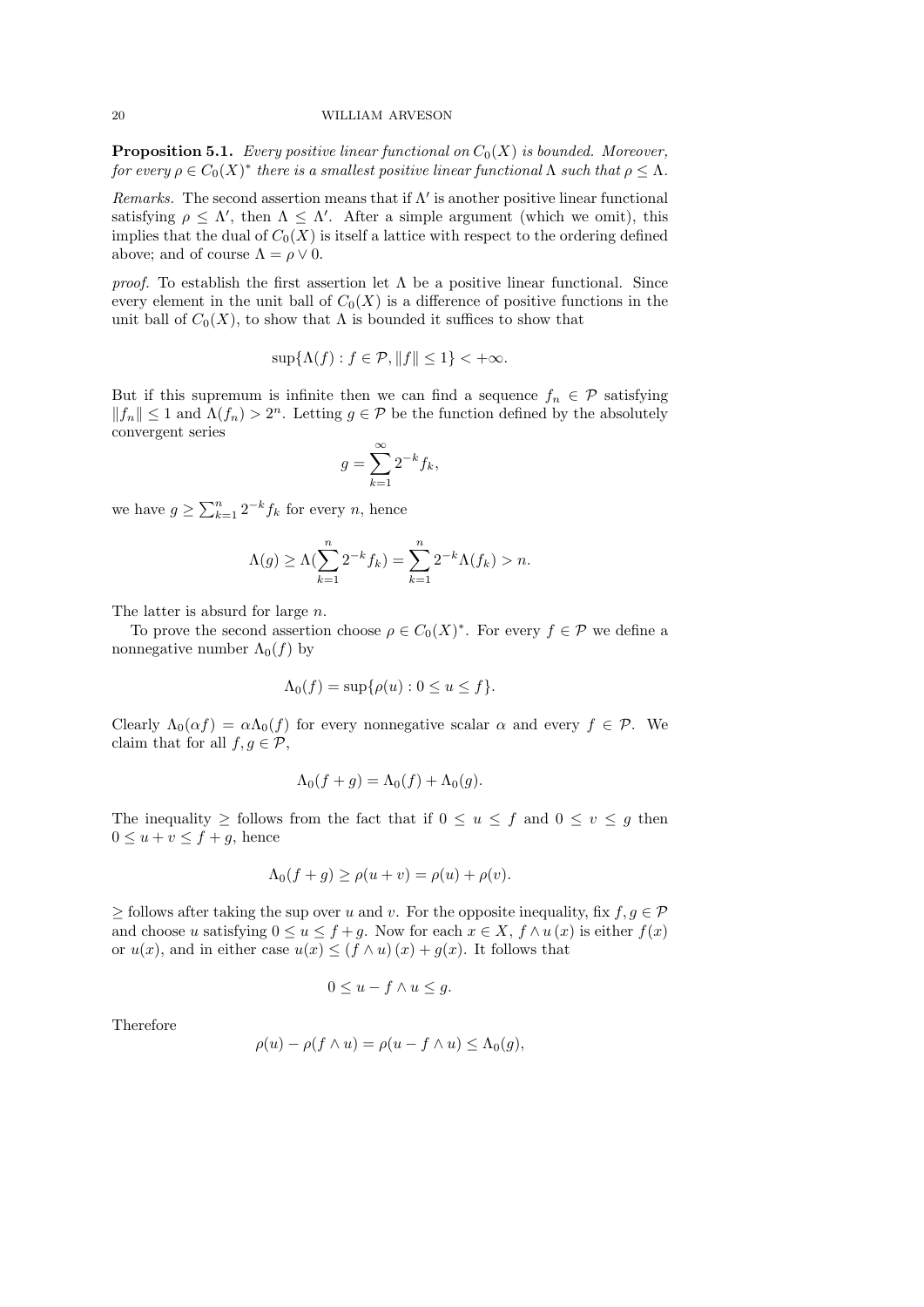and hence

$$
\rho(u) \le \rho(f \wedge u) + \Lambda_0(g) \le \Lambda_0(f) + \Lambda_0(g).
$$

The inequality  $\leq$  now follows after taking the supremum over u.

Finally, we claim that  $\Lambda_0$  extends uniquely to a linear functional  $\Lambda$  defined on all of  $C_0(X)$ . Given that, the remaining assertions of 5.1 follow; for if  $\Lambda'$  is another positive linear functional satisfying  $\rho \leq \Lambda'$ , then for every  $f \in \mathcal{P}$  and every  $0 \leq u \leq \Lambda'$ f we have

$$
\rho(u) \le \Lambda'(u) \le \Lambda'(f),
$$

and  $\Lambda(f) \leq \Lambda'(f)$  follows from the preceding inequality after taking the sup over u. In order to extend  $\Lambda_0$ , choose an arbitrary  $f \in C_0(X)$ , write  $f = f_1 - f_2$  in any way as the difference of two elements  $f_k \in \mathcal{P}$ , and define  $\Lambda(f) = \Lambda_0(f_1) - \Lambda_0(f_2)$ . The only question is whether or not this is well-defined; but that is clear from the fact that if  $f_k, g_k \in \mathcal{P}$  and  $f_1 - f_2 = g_1 - g_2$  then

$$
\Lambda_0(f_1) + \Lambda_0(g_2) = \Lambda_0(f_1 + g_2) = \Lambda_0(g_1 + f_2) = \Lambda_0(g_1) + \Lambda_0(f_2),
$$

hence  $\Lambda_0(f_1) - \Lambda_0(f_2) = \Lambda_0(g_1) - \Lambda_0(g_2)$ . The linearity of the extended  $\Lambda$  follows from the restricted linearity of the original  $\Lambda_0$  on the positive cone. Uniqueness of the extension is obvious from the fact that  $\mathcal{P} - \mathcal{P} = C_0(X)$ 

Remarks. Let  $\Lambda$  be a positive linear functional on  $C_0(X)$ , and let  $\|\Lambda\|$  be its norm. By the Riesz-Markov theorem there is a positive Radon measure  $\mu$  such that

$$
\Lambda(f) = \int_X f \, d\mu, \qquad f \in C_c(X).
$$

Notice that if  $f \in C_c(X)$  satisfies  $0 \le f \le 1$ , then

$$
\int_X f \, d\mu \le \Lambda(f) \le \|\Lambda\|.
$$

From this, we may deduce that for every compact set  $K \subset X$  we have  $\mu(K) \leq ||\Lambda||$ , and finally by inner regularity

$$
\mu(X) \le \|\Lambda\| < +\infty.
$$

In particular,  $\mu$  is a finite measure, and hence is both outer and inner regular (Proposition 1.2). It is easy to see that in fact  $\mu(X) = ||\Lambda||$ .

More generally, we may deduce the following description of the dual of  $C_0(X)$ ; this result (together with myriad other results which bear it no relation whatsoever) is (are) often called the Riesz Representation Theorem.

**Theorem 5.2.** For every bounded linear functional  $\rho$  on  $C_0(X)$  there is a finite signed Borel measure  $\mu$  such that

$$
\rho(f) = \int_X f \, d\mu, \qquad f \in C_0(X).
$$

*proof.* Note first that  $\rho$  can be decomposed into a difference  $\Lambda_1 - \Lambda_2$  of positive linear functionals. Indeed, using 5.1 we may define  $\Lambda_1 = \rho \vee 0$ , and it is clear from